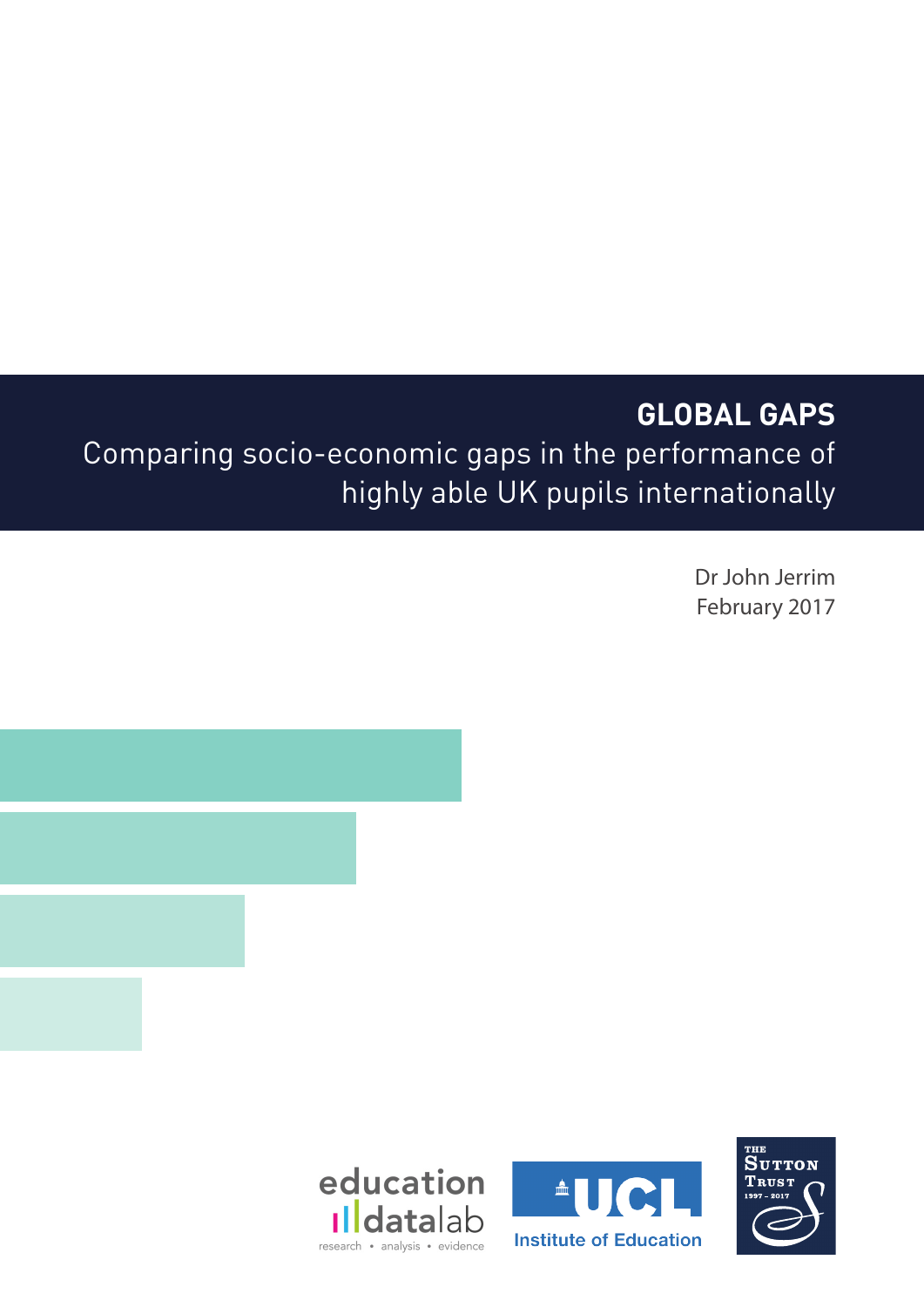| 3.1 The performance of the highest-achieving pupils in science across countries 9     |
|---------------------------------------------------------------------------------------|
| 3.2 The science performance of the highest-achieving pupils from low socio-economic   |
| 3.3 The gap in science performance between the highest-achieving pupils from          |
|                                                                                       |
| 3.5 Changes in the science performance of the UK's highest performing children over   |
| 3.6 Changes in the socio-economic gap in high science performance since 200614        |
|                                                                                       |
| 4.1 The performance of the highest-achieving pupils in mathematics across             |
| 4.2 The maths performance of the highest-achieving pupils from low SES                |
| 4.3 The gap in mathematics performance between the highest-achieving pupils from      |
|                                                                                       |
| 4.5 Changes in the performance of the UK's highest performing children in mathematics |
| 4.6 Changes in the socio-economic gap in high mathematics performance since 200621    |
|                                                                                       |
| 5.1 The performance of the highest-achieving pupils in reading across countries23     |
| reading skills of high-achieving pupils from low socio-economic<br>5.2<br>The         |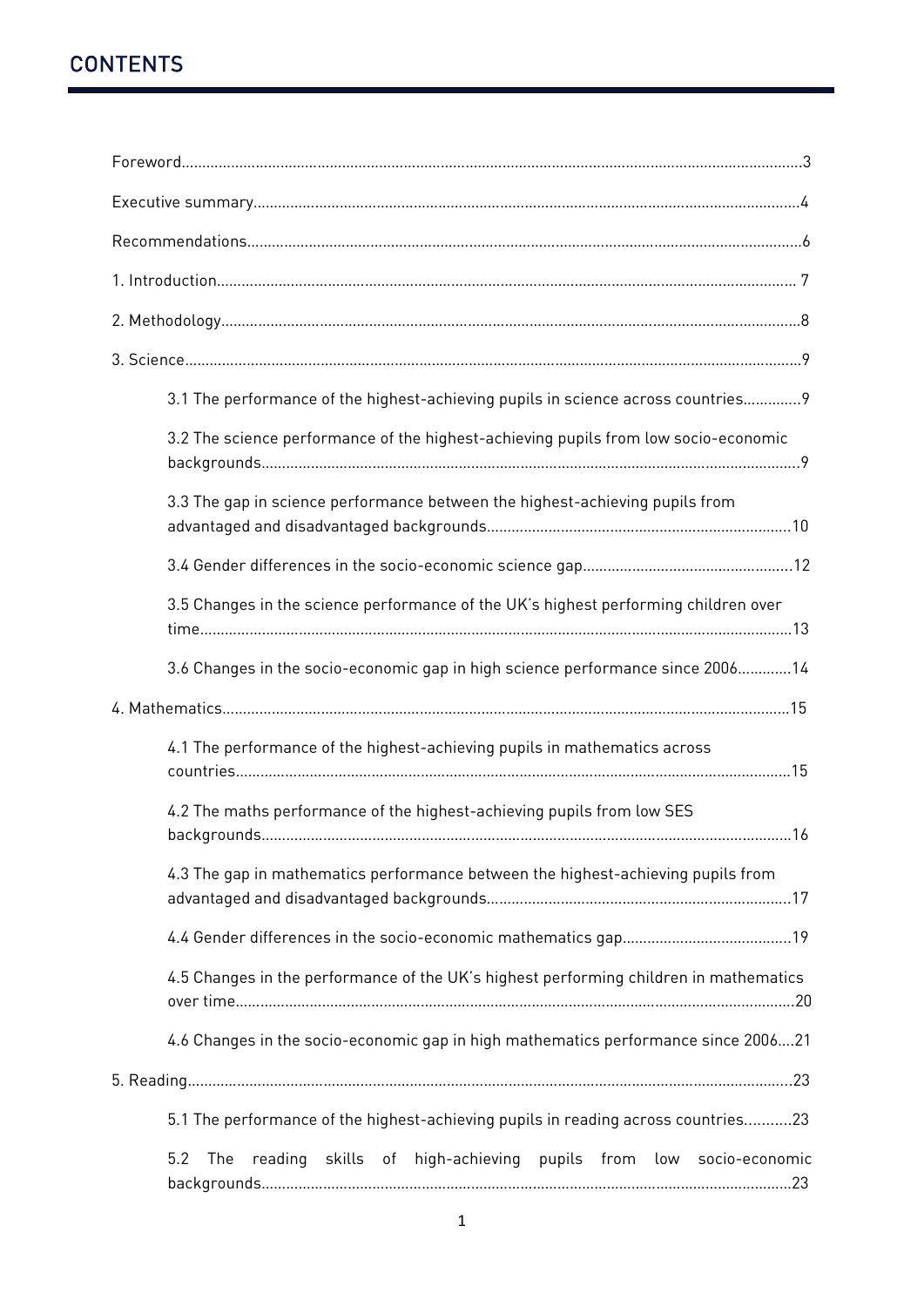| 5.3 The gap in reading performance between the highest-achieving pupils from           |  |
|----------------------------------------------------------------------------------------|--|
|                                                                                        |  |
| 5.5 Changes in the performance of the UK's highest performing children in reading over |  |
| 5.6 Changes in the socio-economic gap in high reading performance since 200628         |  |
|                                                                                        |  |
|                                                                                        |  |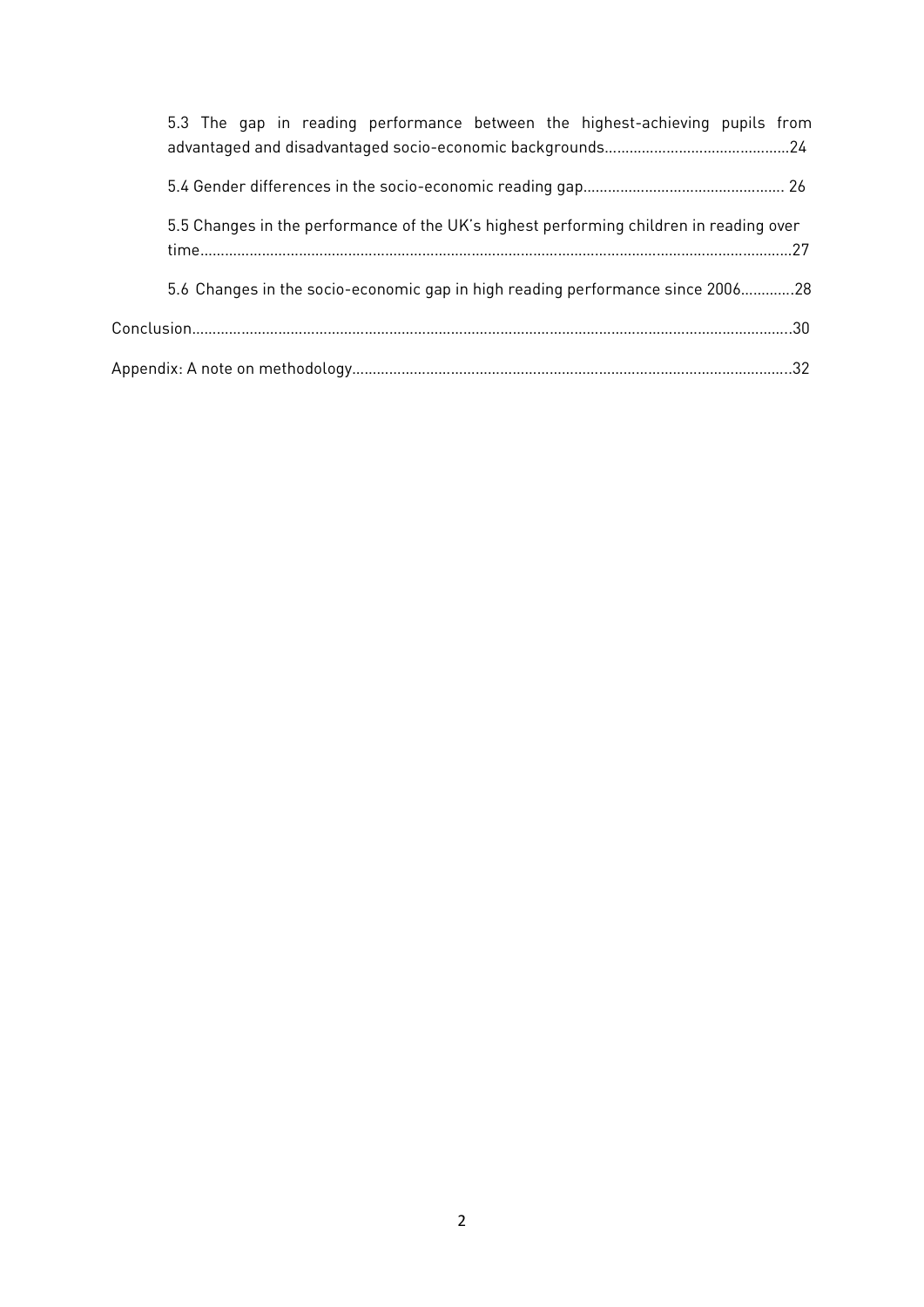# FOREWORD

For 20 years, the Sutton Trust has worked to improve opportunities for young people, particularly those of high ability from low and middle income backgrounds. But we have also been acutely aware during that time that highly able young people from less advantaged backgrounds too often lag far behind their better-off peers.

That's why it matters so much that socio-economic gaps of two to three years remain for highly able pupils at the age of 15 in reading, mathematics and science. With the last OECD PISA survey we found particularly worrying gaps in maths and reading. Those gaps remain large, though they are lower in Scotland and particularly Wales.

We have often documented the poor performance of working class boys. Interestingly, here the gaps are bigger for girls in science and reading than they are for boys. It is true that this reflects a particularly good performance for better-off girls, but it is unsatisfactory to accept that bright but poor girls should not perform just as well. This gap is then reflected – for both genders – in the university access gap three years later.

Tackling the needs of the highly able must be a priority for government. We advocate a three pronged approach: ensuring that every comprehensive can provide properly for its ablest students with a new 'highly able fund' to spur improvements; much better access to the existing grammar schools for less advantaged able students; and opening up our best independent day schools based on ability rather than ability to pay.

There are also important lessons for Wales and Scotland, who are each embarking on their own approaches to education reform. They have real university access problems too, so the poor performance of Wales and declines in maths in Scotland are particularly concerning.

The Sutton Trust plays its part, supporting over 3,000 young people a year on our summer school and Pathways programmes, along with 600 12-15 year-olds through Sutton Scholars. However, we also need government to implement the three pronged approach we advocate.

I am very grateful to Dr John Jerrim for this important new research.

#### Sir Peter Lampl, Founder and Chairman, the Sutton Trust

Chairman, Education Endowment Foundation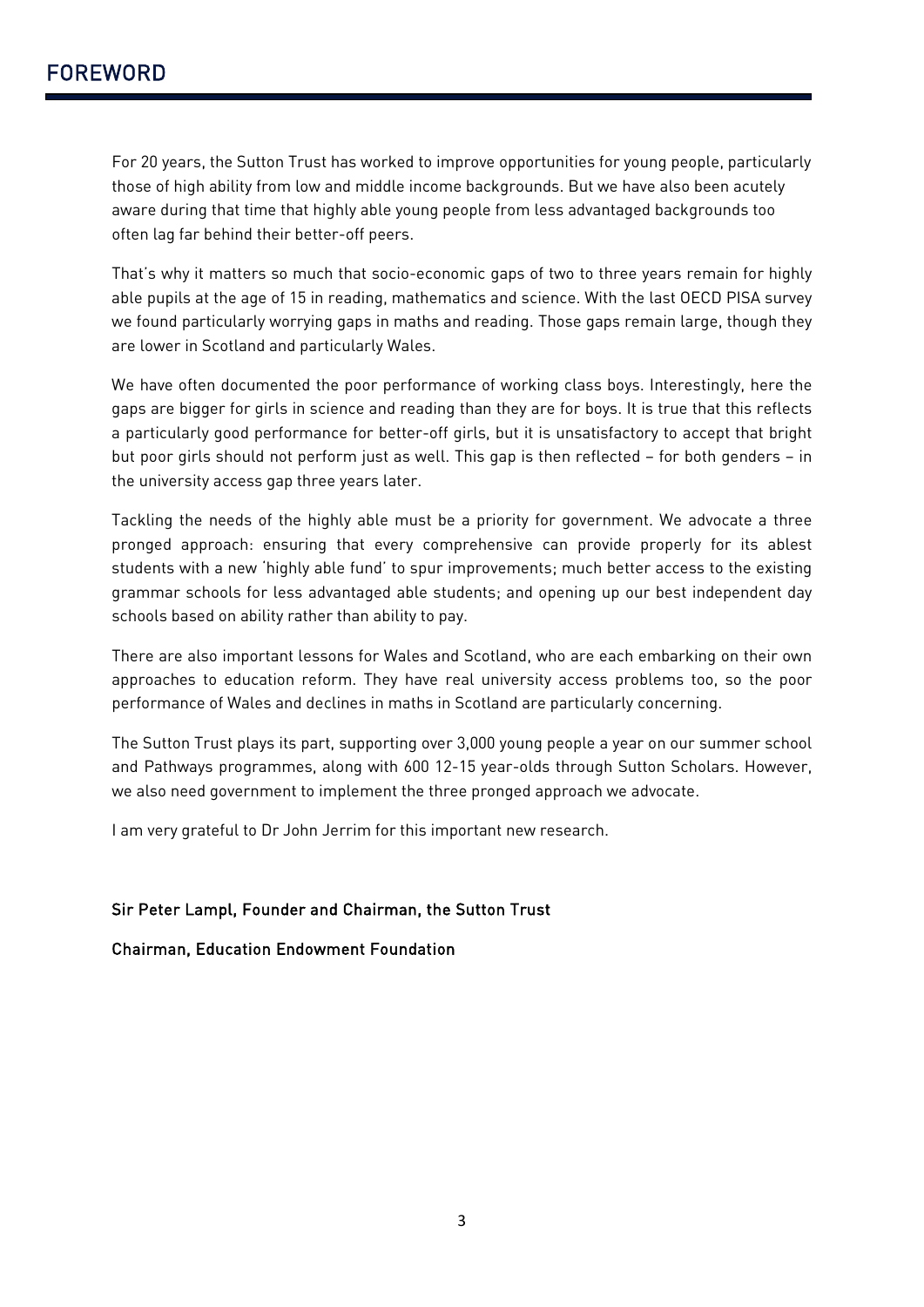# Science

- England has some of the best young scientists anywhere in the world. Finland and Japan are the only OECD countries where the most able pupils achieve significantly higher science scores than in England.
- Able children from poor backgrounds in England also perform comparatively well on the PISA science test; in only Finland and Estonia do the highest-achieving poor children perform significantly better in science than in England.
- However, bright but poor pupils in England and Scotland (in the top 10% of achievement nationally, but the lowest quarter socio-economically) are substantially behind bright well-off pupils – a gap of around 2 years and 8 months, around the OECD average.
- The gap is particularly big for girls: bright but poor girls lag 3 years behind bright but better-off girls in science in England. This is 8 months greater than the equivalent gap for boys.
- The socio-economic gap is smaller in Northern Ireland and Wales. However, this reflects the comparatively weak performance amongst the top socio-economic group, particularly in Wales, rather than any outstanding level of achievement amongst academically able pupils from low socio-economic status homes.
- While the scores of England's highest achieving pupils in science have remained stagnant since 2006, there have been large declines in Northern Ireland, Scotland and Wales. This, however, is being driven by a fall in the performance of able children from more advantaged socio-economic groups, rather than those from disadvantaged backgrounds.

# **Mathematics**

- England's highest achievers in mathematics are around the level of the highest achievers in the median OECD country, and significantly outperform their counterparts in the rest of the UK. However, they perform significantly behind their peers in countries including Canada, Estonia, Switzerland and the Netherlands.
- Wales compares particularly poorly in this respect, with only three OECD countries (Chile, Turkey and Mexico) performing significantly worse in terms of the attainment of the most able pupils in mathematics. Able students in Scotland and Northern Ireland also perform worse than in most other industrialised countries.
- There is, however, no significant difference across the four UK countries in terms of the mathematics skills of the highest-achieving pupils from disadvantaged social backgrounds. Nevertheless, bright but poorer pupils still lag well behind their better off peers - by two or more years.
- The gap between the highest-performing children from advantaged and disadvantaged homes is similar in England and Scotland to the OECD average in mathematics – around 2 years and 8 months of schooling. The socio-economic gap in Wales is smaller than in any other industrialised country (2 years of schooling) though this reflects the weak performance of better-off Welsh students rather than any strong performance by poorer students.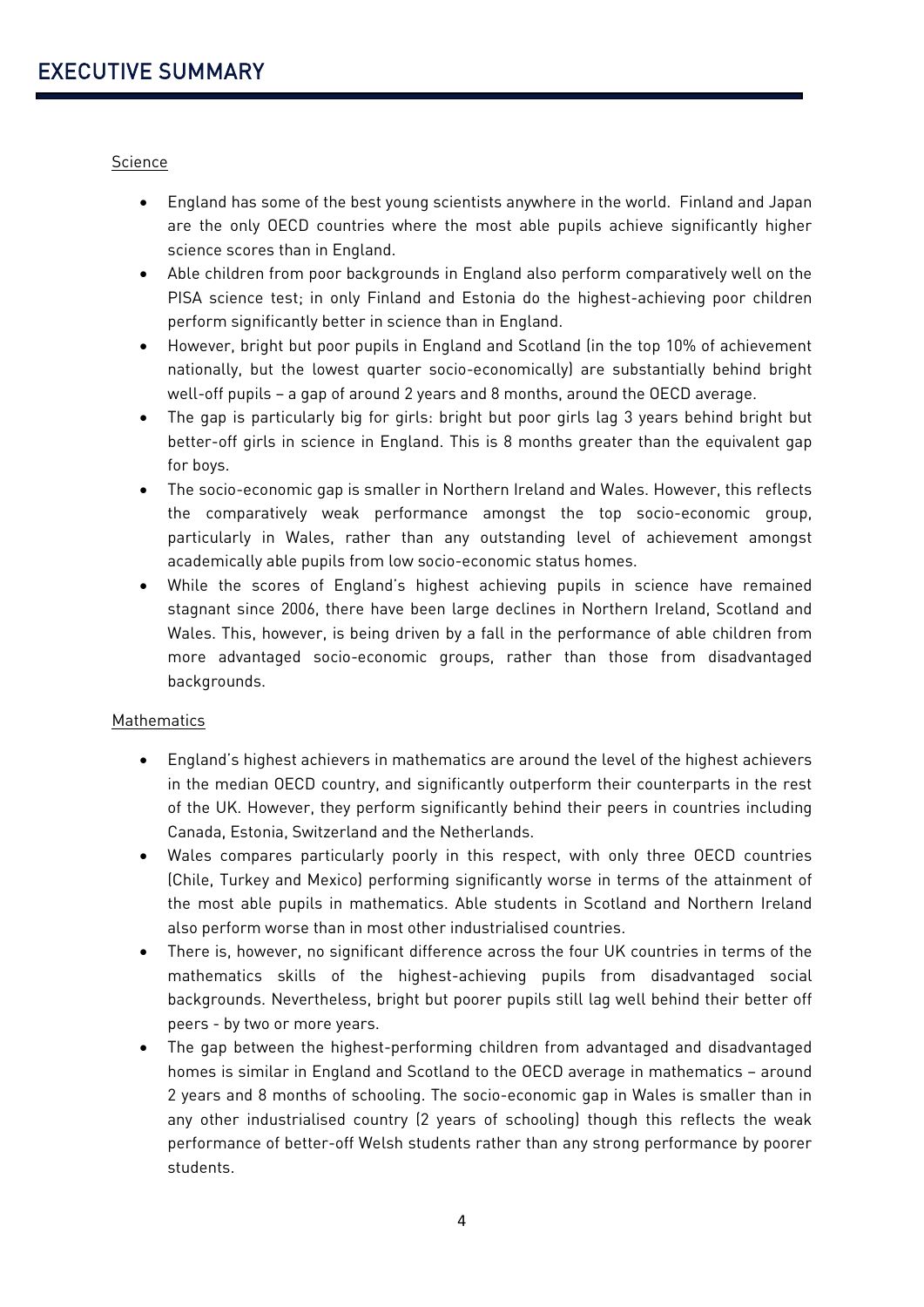• The mathematics skills of the most able pupils across the UK, including those from low socio-economic backgrounds, have shown no improvement over the last decade, with signs of a decline in Scotland since 2009.

#### **Reading**

- England's highest achievers in reading are around the OECD median. While Northern Ireland and Scotland perform slightly below the OECD median, bright students in Wales fare particularly poorly. In only three industrialised countries (Chile, Turkey and Mexico) are the reading skills of the highest-achievers lower than in Wales.
- Similar findings for England, Northern Ireland and Scotland hold for high-achieving pupils from low socio-economic backgrounds. There are only three OECD countries (Norway, Finland and Canada) where the highest-achieving 10 percent of pupils have significantly higher reading skills than their counterparts in England.
- PISA shows that there are big gaps between the reading skills of the highest-achieving pupils from advantaged and disadvantaged backgrounds in most industrialised countries. In England the gap is 2 years and 8 months, and although this is slightly above the average across industrialised countries (80 points versus 73 points) it is not statistically significant. The gap is 2 years and 2 months in Scotland, and around 2 years in Northern Ireland and Wales.
- The socio-economic gap in reading for bright girls in England is 3 years of schooling, 9 months greater than that for boys.
- In England, there has been some improvement in the reading skills of high-achieving pupils from low socio-economic backgrounds between 2009 and 2015. Across the rest of the UK, the reading skills of academically able pupils (including those from disadvantaged homes) have not improved or declined over the last decade.

|                                                   |                | <b>Northern</b><br>Ireland | <b>Scotland</b> | <b>Wales</b> | <b>OECD</b> median |
|---------------------------------------------------|----------------|----------------------------|-----------------|--------------|--------------------|
|                                                   | <b>England</b> |                            |                 |              |                    |
| All high-achieving pupils                         |                |                            |                 |              |                    |
| Science                                           | 642            | 618                        | 619             | 602          | 620                |
| Mathematics                                       | 613            | 592                        | 601             | 578          | 610                |
| Reading                                           | 625            | 605                        | 608             | 588          | 617                |
| High-achieving better-off pupils                  |                |                            |                 |              |                    |
| Science                                           | 680            | 648                        | 659             | 629          | 657                |
| Mathematics                                       | 649            | 623                        | 633             | 607          | 645                |
| Reading                                           | 665            | 637                        | 639             | 614          | 649                |
| High-achieving poor pupils                        |                |                            |                 |              |                    |
| Science                                           | 598            | 582                        | 581             | 576          | 575                |
| Mathematics                                       | 567            | 556                        | 556             | 551          | 565                |
| Reading                                           | 585            | 578                        | 574             | 562          | 576                |
| Gap between high-achieving<br>better-off and poor |                |                            |                 |              |                    |
| Science                                           | 33 months      | 26 months                  | 31 months       | 21 months    | 33 months          |
| Mathematics                                       | 33 months      | 27 months                  | 31 months       | 22 months    | 32 months          |
| Reading                                           | 32 months      | 24 months                  | 26 months       | 21 months    | 29 months          |

Notes: Figures refer to PISA points score.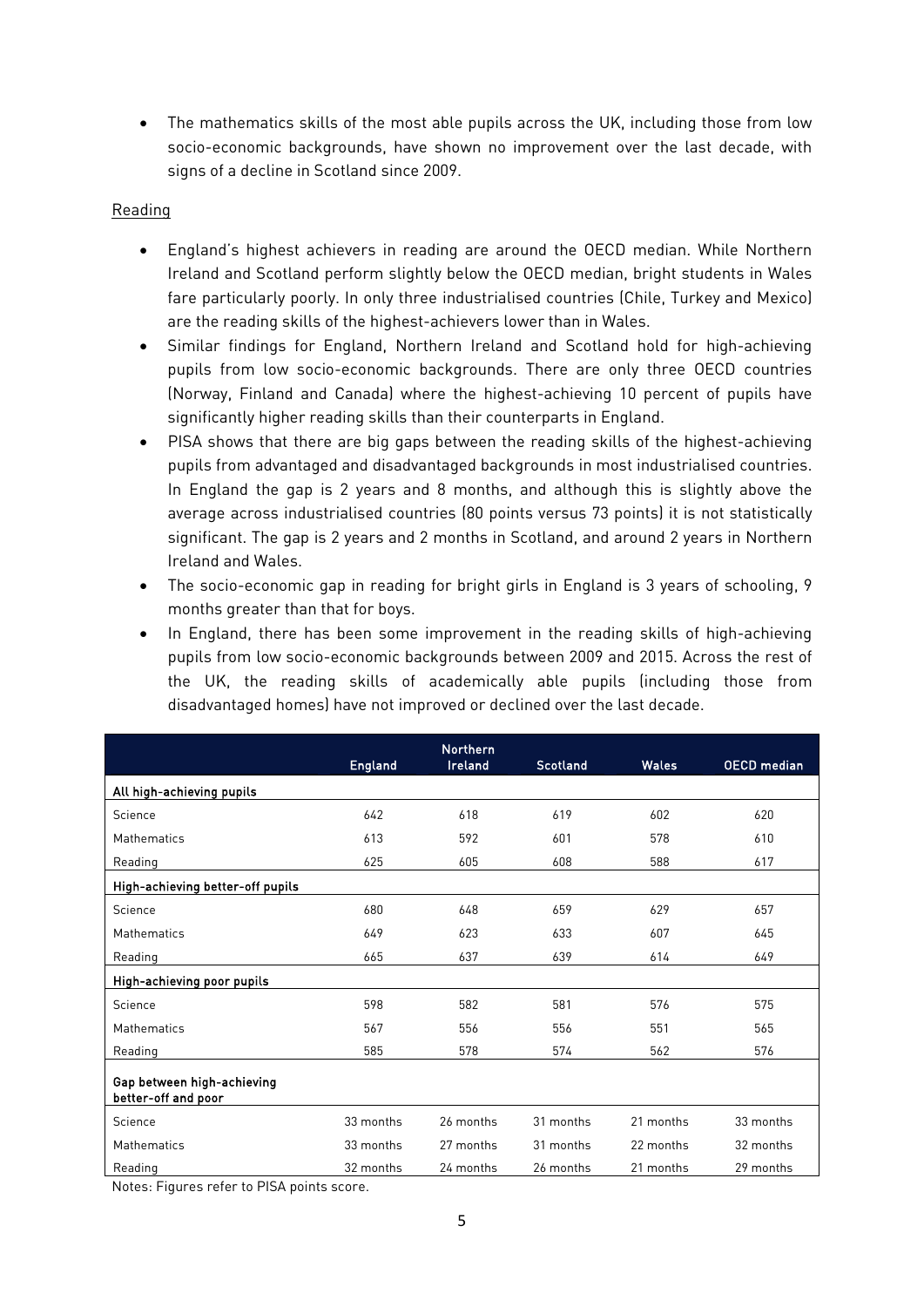l

- The government should establish a highly able fund to support the prospects of high attainers in comprehensive schools, where high potential children from low and middle income backgrounds are identified at the start of compulsory education and receive sustained interventions throughout their time at school. An effective national programme for highly able state school pupils, with ring-fenced funding to support evidence-based activities and tracking of pupils' progress would do much to improve social mobility, maximising the attainment of the majority of highly able students, widening entry to top universities, and improving their economic prospects in the long term.
- All schools must be made accountable for the progress of their most able pupils. These pupils should have access to triple sciences and a broad traditional curriculum, including a language and humanity, which widens their future educational opportunities. The Government should report the (3-year average) Progress 8 figures for highly able girls and boys in performance tables.
- Schools where highly able pupils currently underperform should be supported through the designation of another local exemplar school. In the small number of areas where there is no exemplary good practice, a one-off centralised support mechanism should be set-up.
- Exemplar schools already successfully catering for highly able pupils that are located in areas of underperformance should be invited to consider whether they are able to deliver a programme of extra-curricular support to raise horizons and aspirations for children living in the wider area.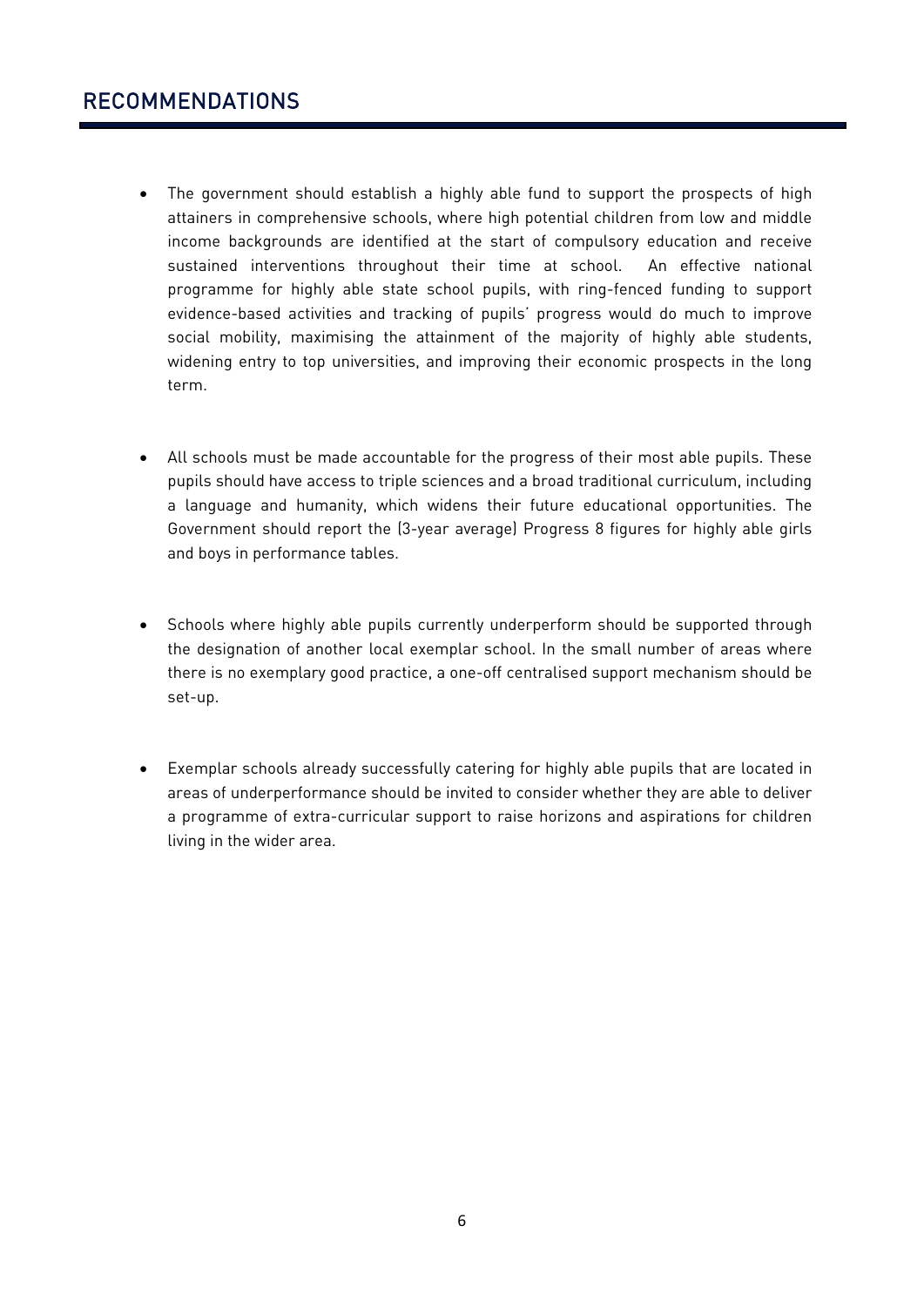# 1.1 Background

**.** 

Much academic and public policy research in education focuses upon the outcomes of the 'average' pupil, or the proportion of children failing to meet a basic floor target (such as the C grade in GCSEs). Less attention is paid to achievement at the top: how the best and brightest young people in the UK are doing at school, and whether this is better or worse than young people in other industrialised countries. Yet this is something that is critical for the future of the economy. Having a plentiful supply of young people with high-level skills is vital for the sustainability of certain professions (like doctors or scientists) and to continue the research and development that puts the UK at the forefront of technological innovation. Moreover, ensuring academically able young people from poor backgrounds maximise their potential is vital for stimulating greater levels of social mobility; if we want more people from disadvantaged backgrounds to be entering the top jobs, then we need to ensure that they have the skills they need to succeed.

Previous research on the outcomes of able children from lower socio-economic backgrounds in the UK has highlighted some concerning findings. For a long time it was believed that highachieving children from poor backgrounds were overtaken by low-achieving better-off children by around age five (Feinstein 2003)<sup>[1](#page-7-0)</sup>, though this has since been shown to not be the case (Jerrim and Vignoles [2](#page-7-1)013).<sup>2</sup> Nevertheless, recent work by Crawford, Macmillan and Vignoles (2016) indicates that initially high-achieving poor children do lose some academic ground to their more socio-economically advantaged peers between the ages of seven and 16.[3](#page-7-2) Furthermore, previous research, based upon PISA 2009 data, found that the gap in reading skills between highachieving poor children and high-achieving better-off children was greater in England and Scotland than the average industrialised country (Jerrim 2012; Sutton Trust 2013).[4](#page-7-3)

I develop this work within this report using the recently released PISA 2015 dataset. As well as providing an update to previous international comparative evidence on this matter, a series of other changes have also been made. These include:

- Results presented for each of the three core PISA domains (science, mathematics and reading).
- All estimates presented separately for England, Northern Ireland, Scotland and Wales.
- Consideration of absolute levels of performance amongst the highest-achieving children from poor backgrounds across the UK.

<span id="page-7-0"></span><sup>1</sup> Feinstein, L. (2003). Inequality in the early cognitive development of children in the early 1970 cohort. Economica, 70, 73–97.

<span id="page-7-1"></span><sup>&</sup>lt;sup>2</sup> Jerrim, J., and Vignoles, A. (2013). Social mobility, regression to the mean and the cognitive development of high ability children from disadvantaged homes. Journal of the Royal Statistical Society: Series A (Statistics in Society), 176: 887–906.

<span id="page-7-2"></span><sup>3</sup> Crawford, C.; Macmillan, L. and Vignoles, A. (2016). When and why do initially high-achieving poor children fall behind? Oxford Review of Education<http://dx.doi.org/10.1080/03054985.2016.1240672>

<span id="page-7-3"></span><sup>4</sup> Jerrim, J. (2012). 'The socio-economic gradient in teenagers' literacy skills: how does England compare to other countries?' Fiscal Studies 33(2):159-84.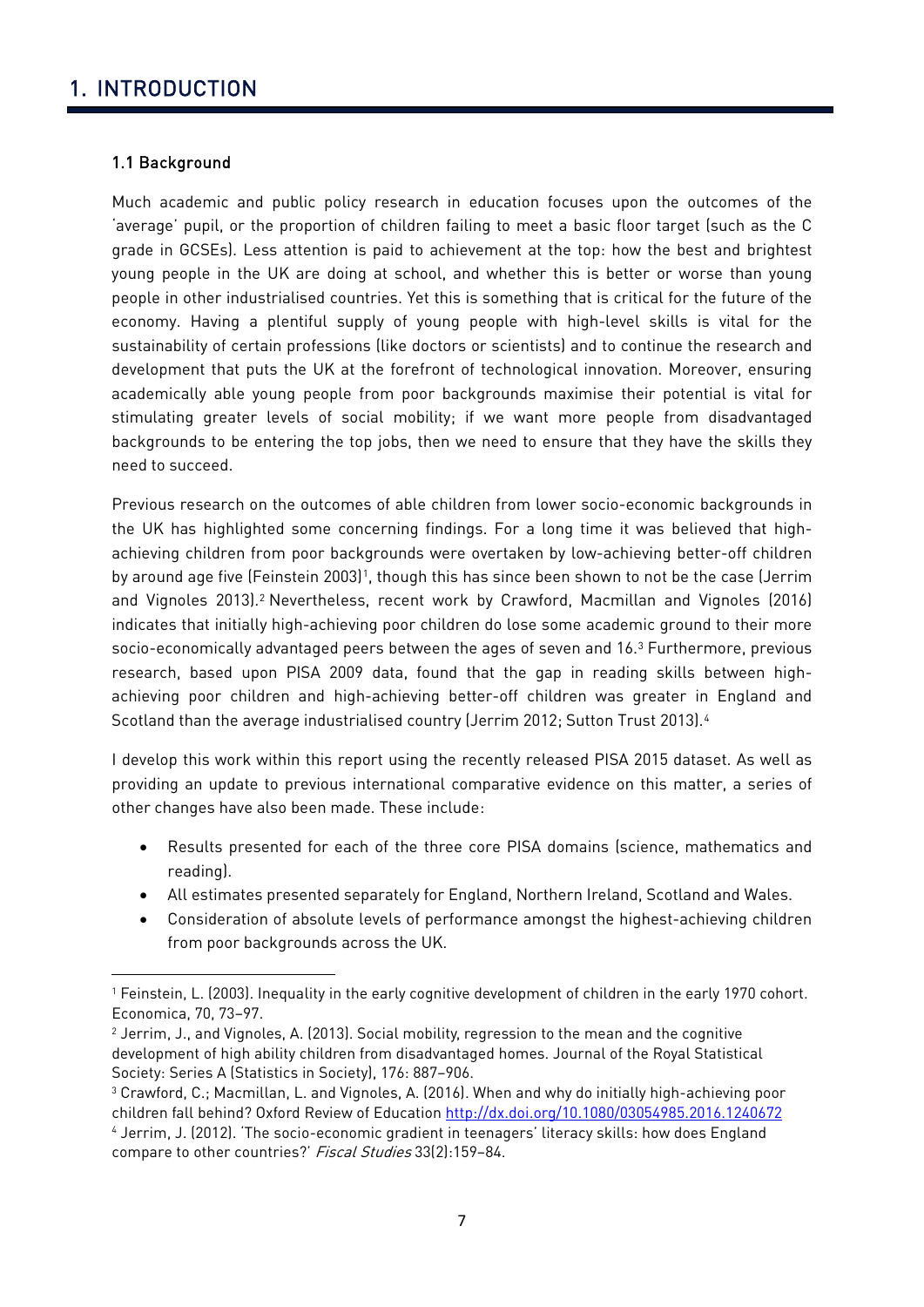• Whether any progress has been made in increasing the skills of the UK's most able pupils over the last decade – including those from lower socio-economic backgrounds.

In doing so, this report attempts to provide a comprehensive overview of what PISA can tell us about the achievement of academically able pupils from across the UK, and how this compares to other countries.

The report proceeds as follows: Section 2 provides a brief overview of the empirical methodology with supplementary details provided in the Appendix. Sections 3, 4 and 5 then present the results for high-achieving pupils in science, reading and mathematics. Each of these sections begins by documenting the absolute performance of high-achieving pupils across OECD countries, before turning to differences between socio-economic groups, and how performance of the highestachievers has changed over time. Conclusions follow in section 6.

## 2. Methodology

The data are drawn from the 2015 round of the Programme for International Student Assessment (PISA); a study of 15 year-olds' achievement conducted every three years by the Organisation for Economic Co-Operation and Development (OECD). In 2015, PISA was conducted in November, when children were in their final year of compulsory schooling and just six months away from taking their GCSEs. The PISA consortia state that the test measures children's 'functional ability' (how well they can use the concepts examined in 'real life' situations) in three domains (reading, mathematics and science). In 2015, science was assigned as the major domain. This report focuses upon the highest-achieving pupils in the United Kingdom, particularly those from low socio-economic backgrounds. If readers are interested in taking sample questions from the PISA test, they can follow the link provided here: <https://www.oecd.org/pisa/pisaproducts/pisa-test-questions.htm>

Throughout this report, we define 'high-achievement' as the 90<sup>th</sup> percentile of the PISA test score distribution within each country. The 90<sup>th</sup> percentile refers to the score that a child would need to achieve to make it into the top 10 percent of children within that country. This statistic will be compared across countries (using the PISA 2015 data) and, for the four UK countries, over time (using all PISA waves since 2006).

When investigating socio-economic differences amongst high-achieving pupils, the report focuses upon two particular groups of children: (i) those from 'advantaged' family backgrounds (ii) those from disadvantaged family backgrounds. Family background refers to the Economic, Social and Cultural Status (ESCS) index in the PISA dataset. This is a continuous measure, which combines information on (a) parental education; (b) parental occupation and (c) household possessions (a common proxy used in international survey to capture family wealth). Within each country, children are divided into quartiles (four equal groups, with each group containing 25% of the 15 year old population). PISA test scores are then compared between the top quartile (most advantaged 25% of the population) and the bottom quartile (least advantaged 25% of the population). Put simply, results refer to the difference in test scores between children who have parents with high levels of education working in occupations like managers, doctors, lawyers and engineers and those whose parents have a low level of education and work in unskilled or semiskilled jobs such as cleaners, waiters / waitresses or labourers.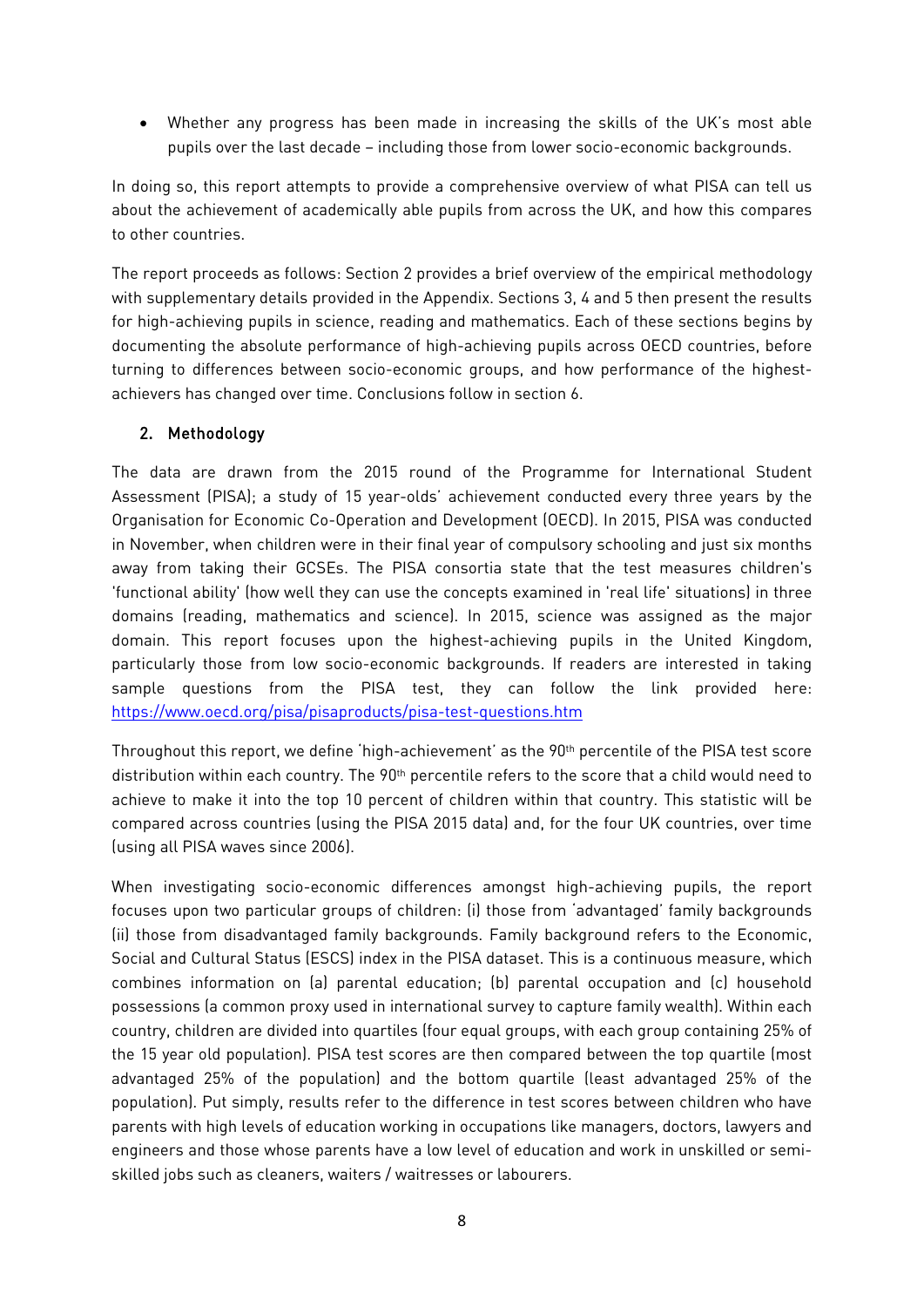Further methodological details, including changes to the methodology implemented since the Sutton Trust Reading Gap report using PISA 2009 data, can be found in the Appendix.

# 3. Science

# 3.1 The performance of the highest-achieving pupils in science across countries

Table 3.1 illustrates the absolute performance of the highest-achieving pupils in science across OECD countries. England fares particularly well compared to other industrialised nations. There are only two OECD countries (Japan and Finland) with a significantly higher score. The higher scores in Estonia, New Zealand and Canada are not statistically significant. All other parts of the UK countries are at least 20 points (two terms of schooling) behind England, with the difference statistically significant. Whereas Scotland and Northern Ireland are around the median OECD country, Wales is in the bottom quarter of the table. Indeed, the performance of the highestachieving Welsh pupils in science is similar to the situation in countries like Israel, Hungary and Latvia. Thus, while England has some of the world's highest-performing pupils in science, Wales fares particularly poorly. Scotland and Northern Ireland are close to the average.

| Country              | 90th percentile | Country                 | 90th percentile |
|----------------------|-----------------|-------------------------|-----------------|
| Japan                | $655*$          | <b>Scotland</b>         | $619*$          |
| Finland              | $651*$          | Poland                  | $619*$          |
| Estonia              | 648             | <b>Northern Ireland</b> | $618*$          |
| New Zealand          | 647             | <b>Czech Republic</b>   | $618*$          |
| Canada               | 644             | Ireland                 | $618*$          |
| England              | 642             | <b>Denmark</b>          | $617*$          |
| Australia            | 639             | Luxembourg              | $615*$          |
| Netherlands          | 638             | Israel                  | 606*            |
| Slovenia             | 636             | Spain                   | 605*            |
| Germany              | 636             | <b>Wales</b>            | 602*            |
| South Korea          | 636             | Hungary                 | $601*$          |
| Switzerland          | 632             | <b>Italy</b>            | 599*            |
| <b>Belgium</b>       | $629*$          | Latvia                  | 596*            |
| <b>United States</b> | $626*$          | Iceland                 | 593*            |
| Sweden               | 625*            | Slovakia                | 588*            |
| France               | $623*$          | Greece                  | 575*            |
| Norway               | $622*$          | Chile                   | 560*            |
| Austria              | $621*$          | Turkey                  | 532*            |
| Portugal             | 620*            | Mexico                  | $510*$          |

Table 3.1. Science scores of the highest achieving 10% of pupils across OECD countries

Notes: Jerrim and Shure (2016: Table 2.5). Bold with \* indicates significantly different from England at the 5% level. Portugal is the median OECD country with a score of 620 points.

# 3.2 The science performance of the highest-achieving pupils from low socio-economic **backgrounds**

Table 3.2 provides an international comparison focusing on the performance of the highestachieving pupils from a low socio-economic background. This again appears to be a strength in England; only Finland and Estonia have superior science achievement amongst this group. While the table suggests that Japan, Canada and South Korea also perform better, the difference is not statistically significant given the sample size. England is again the best performing country within the UK, though because of the reduced sample size, is not statistically significantly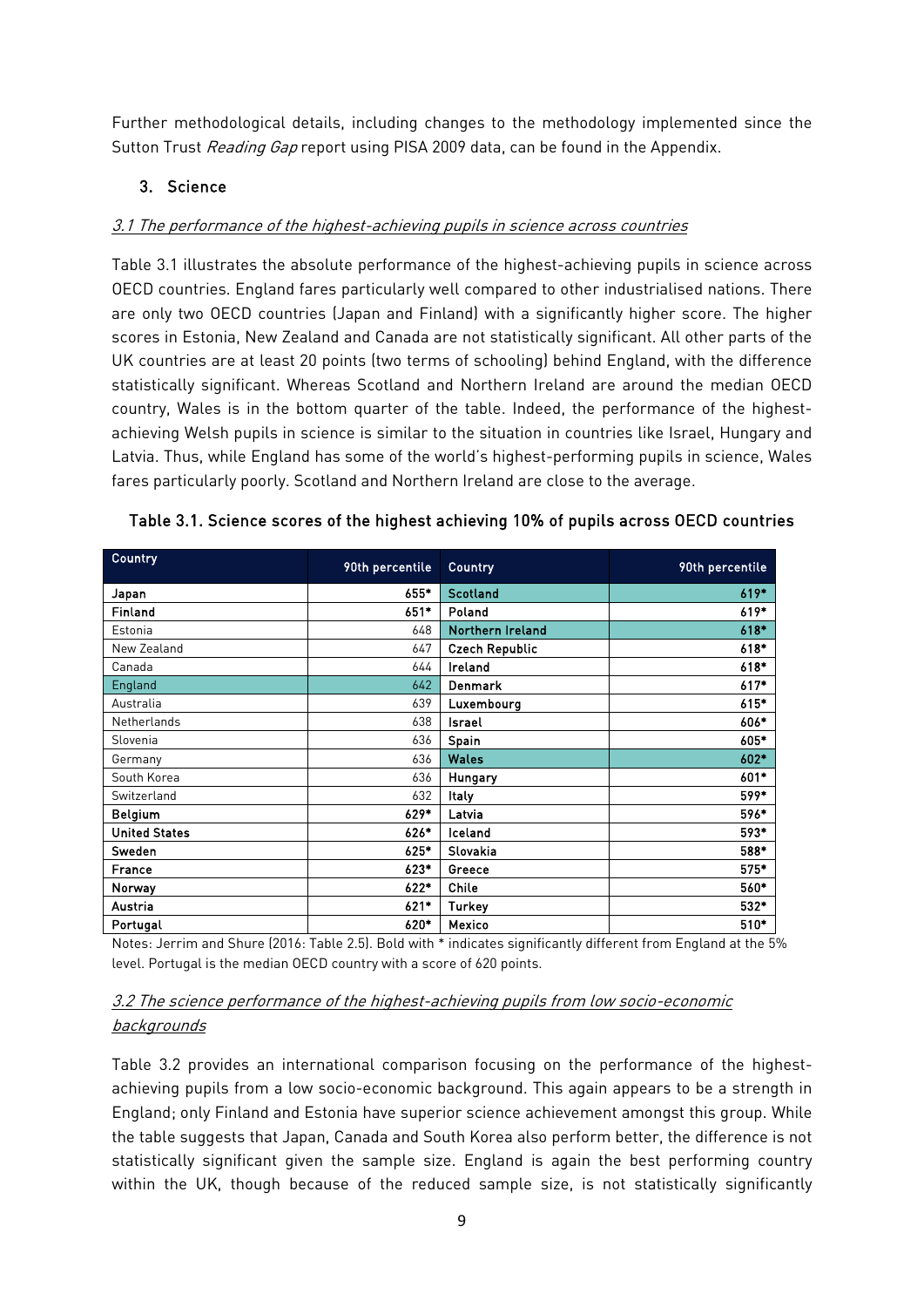different to either Scotland or Northern Ireland. Interestingly, Wales actually sits around the OECD median, and is similar to countries like Germany, Sweden, Ireland and the United States. Overall, Table 3.2 suggests a reasonably strong comparative performance for high-achieving disadvantaged pupils in science across the UK compared with other industrialised countries.

| Country          | 90th percentile | Country                | 90th percentile |
|------------------|-----------------|------------------------|-----------------|
| Finland          | $617*$          | <b>United States</b>   | $574*$          |
| Estonia          | $615*$          | Sweden                 | 574*            |
| Japan            | 612             | Ireland                | $573*$          |
| Canada           | 607             | France                 | $571*$          |
| South Korea      | 598             | Poland                 | $570*$          |
| England          | 598             | Spain                  | $567*$          |
| Australia        | 597             | Iceland                | $567*$          |
| Netherlands      | 591             | Austria                | 566*            |
| Slovenia         | 590             | Italy                  | 560*            |
| New Zealand      | 589             | Latvia                 | $557*$          |
| Norway           | 587             | <b>Czech Republic</b>  | $557*$          |
| Germany          | 583             | Luxembourg             | $544*$          |
| Switzerland      | 582             | <b>Slovak Republic</b> | 539*            |
| Northern Ireland | 582             | Israel                 | 537*            |
| Scotland         | 581             | Hungary                | 534*            |
| <b>Belgium</b>   | $576*$          | Greece                 | $532*$          |
| <b>Wales</b>     | $576*$          | Chile                  | $505*$          |
| Portugal         | 575*            | Turkey                 | 499*            |
| <b>Denmark</b>   | $575*$          | Mexico                 | 472*            |

# Table 3.2. The PISA science scores of the highest achieving 10% of pupils from low socioeconomic backgrounds across OECD countries

Notes: Author's calculations using the PISA 2015 database. Figures refer to the 90<sup>th</sup> percentile of science scores for children in the bottom ESCS quartile. First generation immigrants have been excluded. Denmark is the median OECD country with a score of 575 points.

# 3.3 The gap in science performance between the highest-achieving pupils from advantaged and disadvantaged backgrounds

Figure 3.1 turns to the magnitude of the gap in PISA science scores between the top-performing pupils from low and high socio-economic backgrounds within each OECD country. England and Scotland are around the OECD average, with a gap of around two years and eight months of schooling. On this measure, only Wales and Iceland have a significantly smaller gap amongst high-achievers than England, and in only Israel, Hungary, Luxembourg and the Czech Republic is the gap significantly bigger.

It is interesting to note that Northern Ireland and Wales have amongst the smallest gap out of any of the OECD countries, standing at around two years of schooling. This is not as positive a finding as it seems. As noted by Jerrim and Shure (2016), a major contributing factor to what appears to be a comparatively small socio-economic difference in Wales is the under-performance of children from the most advantaged socio-economic backgrounds.<sup>[5](#page-10-0)</sup> Indeed,

**.** 

<span id="page-10-0"></span><sup>5</sup> Jerrim, J and Shure, N. 2016. PISA 2015 national report for Wales.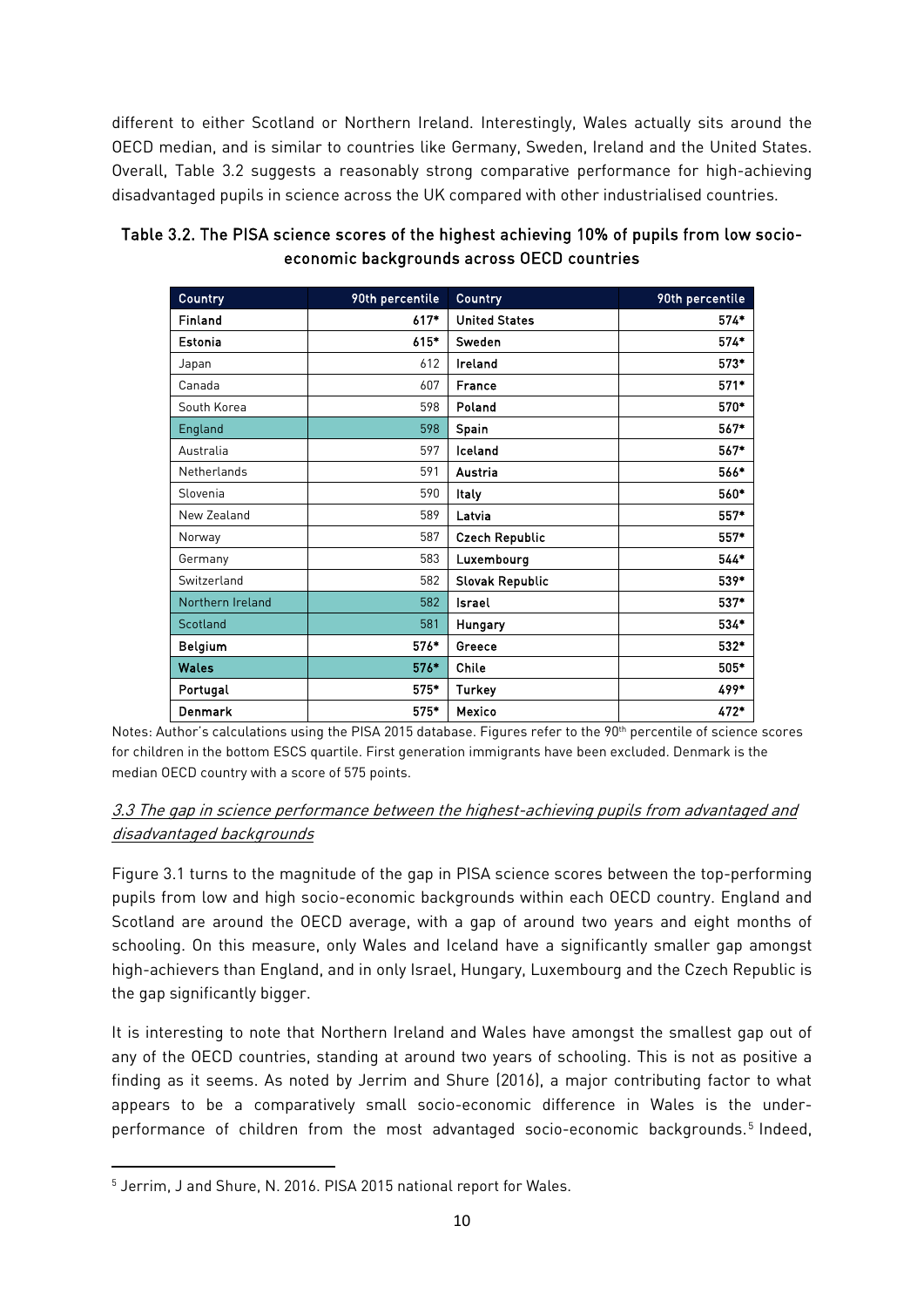although Wales is around the OECD average in Table 3.2, bright pupils from high socio-economic backgrounds in Wales perform poorly relative to their peers in other industrialised countries.



Figure 3.1 The socio-economic gap in children's science skills *amongst the highest*achievers - A comparison across OECD countries

Notes: Thin black lines refer to estimated 95% confidence intervals. 'High achieving' refers to the 90<sup>th</sup> percentile. First generation immigrants have been excluded.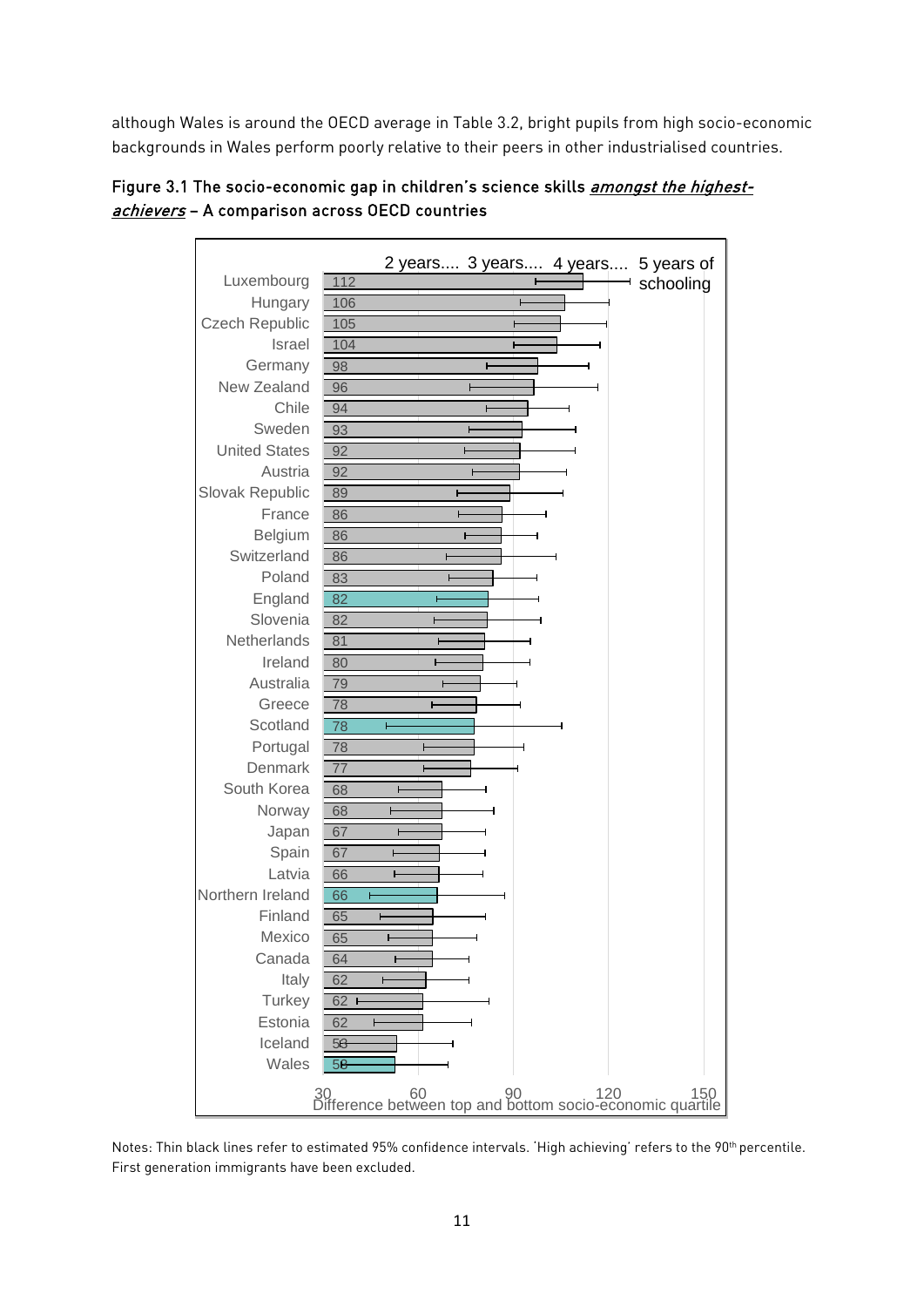#### 3.4 Gender differences in the socio-economic science gap

Figure 3.2 compares the socio-economic gap for the highest achieving boys and girls. Countries to the right of the graph are where the socio-economic gap in girls test scores is particularly large. Similarly, countries towards the top of the graph are those where the socio-economic gap for boys test scores is particularly large. The further a country is away from the dashed line, the greater the difference in the socio-economic gap between boys and girls.

England is somewhat of an outlier, and is one of the countries furthest below the dashed 45 degree line. This highlights how the socio-economic gap for girls is particularly pronounced (3 years of schooling), and greater than the analogous gap for boys (2 years and 4 months of schooling). It is particularly interesting to compare England and Northern Ireland in this respect; in both countries the socio-economic gap for boys is reasonably similar (71 points in England and 76 in Northern Ireland) but is very different for girls (93 versus 53 test points). Indeed, whereas the gap for English boys is quite favourable compared to other countries, the same is not true for girls (there is no country where the gap for girls is significantly bigger). However this result is being driven by the exceptionally strong performance of academically able high socio-economic status girls in England, rather than weak performance amongst those from low socio-economic backgrounds.<sup>[6](#page-12-0)</sup>



Figure 3.2. The socio-economic gap in *high achieving* children's science skills- a comparison between boys and girls

Notes: First generation immigrants have been excluded.

 $\overline{a}$ 

<span id="page-12-0"></span><sup>6</sup> There are seven OECD countries where academically able low socio-economic status girls achieve higher science scores than in England, though only one of these differences (Finland) is statistically significant. On the other hand, there is no OECD country where academically able high socio-economic status girls do better than England – this is an area where England leads the industrialised world.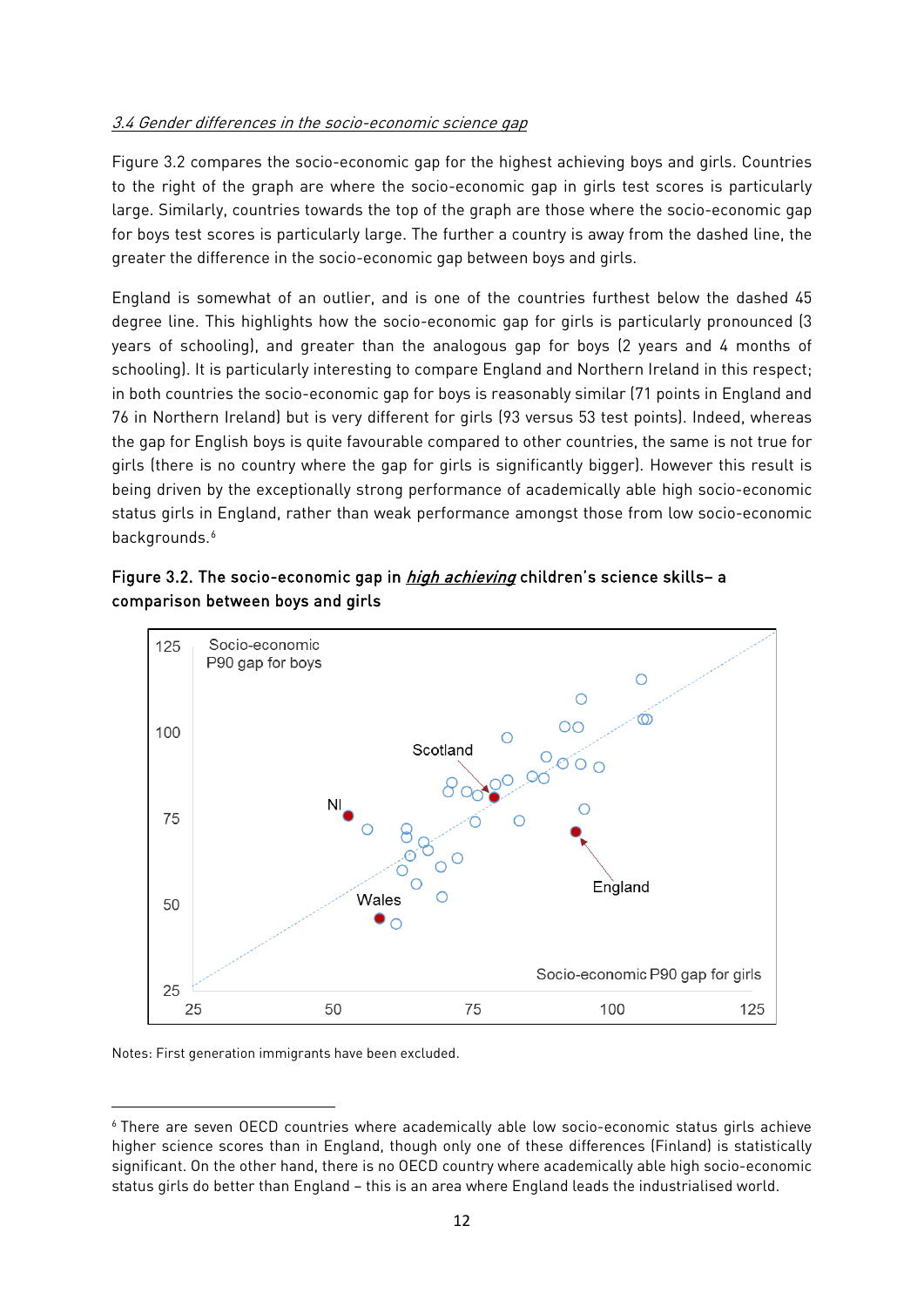## 3.5 Changes in the science performance of the UK's highest performing children over time

Next, we turn to how the science performance of the UK's highest-achieving pupils has changed over the last decade. Figure 3.3 provides the results for high-achieving pupils amongst (a) all pupils and (b) pupils from low socio-economic backgrounds only. Starting with panel (a), although the science scores of England's highest-achieving pupils has remained broadly stable since 2006, there have been some sharp declines in the rest of the UK. For instance, there has been a drop in performance of around a year of schooling in each of Northern Ireland, Scotland and Wales. Indeed, while Scotland and Northern Ireland were broadly comparable to England in 2006, their fall has meant they were significantly behind England in 2015. This is a concerning trend, and one which needs to be reversed.

Panel (b) turns to the equivalent results when focusing upon pupils from low socio-economic backgrounds. Interestingly, results for this group have held up somewhat better. For instance, in Scotland, there is now no evidence of a fall in scores over time. Likewise, any evidence of a trend emerging in Northern Ireland and Wales is less pronounced. What this therefore means is that the pattern being observed in panel (a) is *not* being driven by a fall in the performance of able pupils from disadvantaged socio-economic backgrounds. Rather, it is primarily due to a fall in performance of the highest-achieving pupils from higher socio-economic status families.





(a) All pupils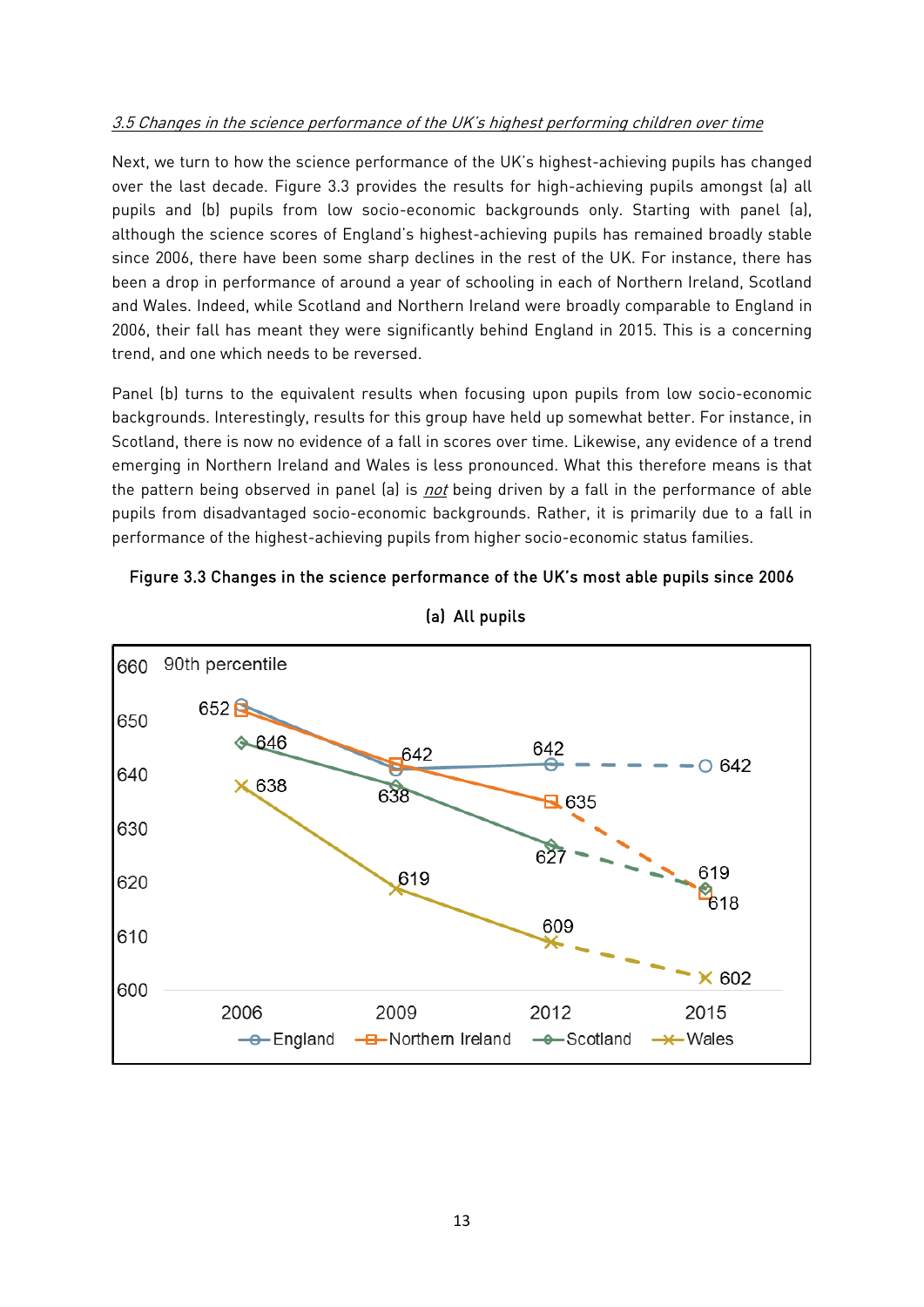

(b) Low socio-economic status pupils

Notes: 2015 figures calculated using first five plausible values only[7.](#page-14-0) Values may therefore differ slightly from Tables 3.1 and 3.2. First generation immigrants have been excluded in panel (b). Panel (a) includes first generation immigrants for consistency with Jerrim and Shure (2016).

#### 3.6 Changes in the socio-economic gap in high science performance since 2006

Figure 3.4 considers how the socio-economic gap in science skills amongst high-achieving pupils has changed across the UK over time. In England, the difference reached its peak in 2009, standing at 3 years and six months of schooling (106 test points). The gap has subsequently declined to around 88 test points in 2012 and 82 points in 2015. Again, sharper declines in socioeconomic inequality have occurred in other parts of the UK between 2012 and 2015, with the gap between high-achieving advantaged and disadvantaged 15-year-olds in Wales almost falling by half (from 3 years and 4 months of schooling in 2006 to 1 year and 10 months in 2015). However, as indicated by Figure 3.3 (panel b), these apparent declines in socio-economic inequality in Northern Ireland, Scotland and Wales are *not* being driven by a substantial increase in the science performance of bright pupils from lower socio-economic backgrounds. Rather, the fall in socio-economic inequality visible in Figure 3.4 is primarily due to a decline in the performance amongst the most able pupils from more affluent backgrounds.

 $\overline{a}$ 

<span id="page-14-0"></span><sup>7</sup> Plausible values are possible PISA scores each child might achieve. There were five plausible values in PISA 2006, 2009 and 2012, and ten plausible values in 2015. I use the first five plausible values from 2015 for consistency with previous PISA waves, and for simplicity.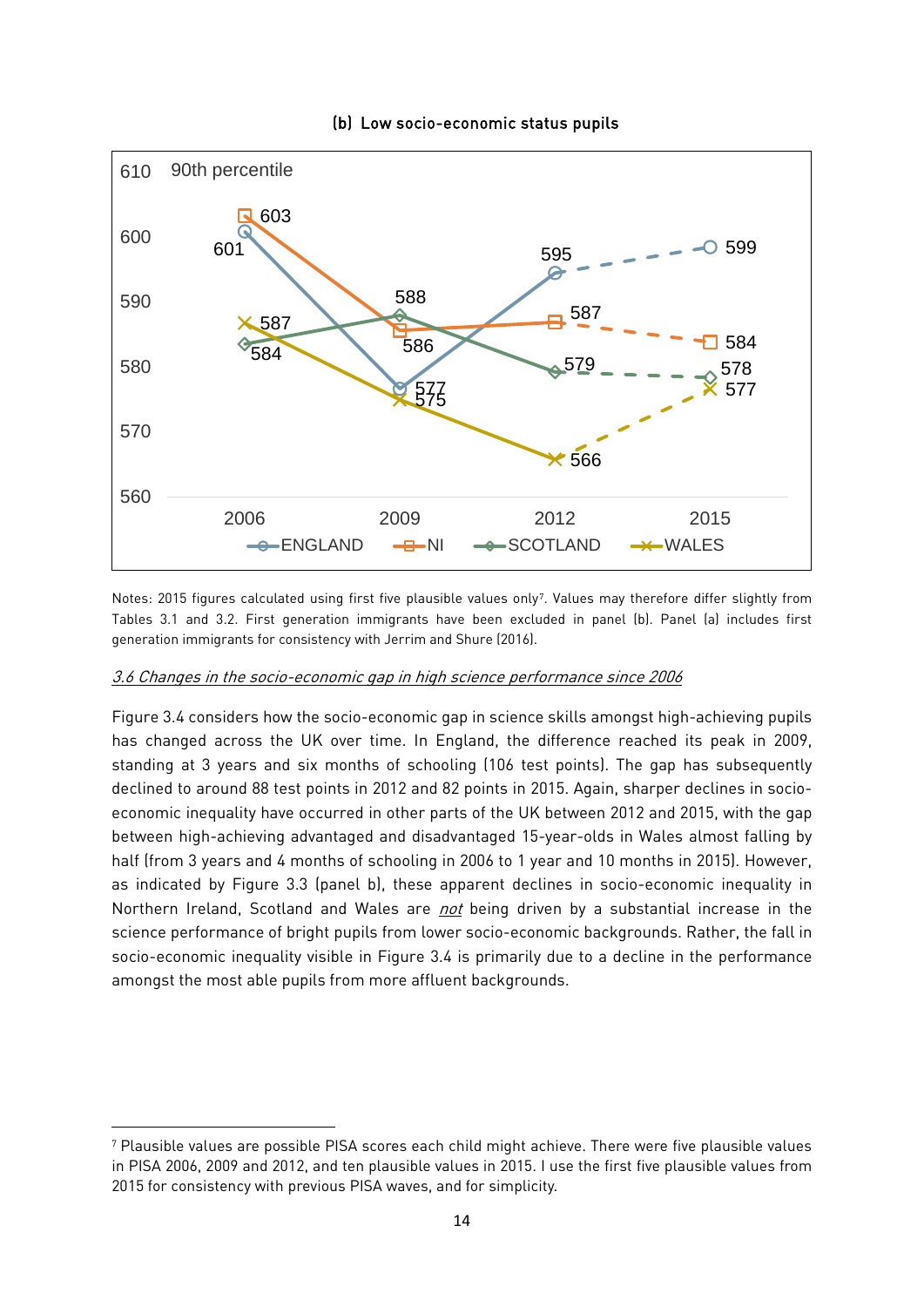

Figure 3.5 The socio-economic gap in high-achieving children's science skills. Trends between 2006 and 2015

Notes: 2015 figures calculated using first five plausible values only. Values may therefore differ slightly from Tables 3.1 and 3.2. First generation immigrants have been excluded.

# 4. Mathematics

#### 4.1 The performance of the highest-achieving pupils in mathematics across countries

England's high-achieving pupils in mathematics obtain a score of 613 points, which is around the OECD median (610 points). Fifteen out of the 37 comparator OECD countries achieve a higher score than England, but in only seven is the difference statistically significant, including Canada, Estonia, Switzerland and the Netherlands. In contrast, there are 21 OECD countries where pupils do worse than England. In 11 of those countries the difference is statistically significant, including all other nations within the United Kingdom. Scotland and Northern Ireland are again below the OECD median, while Wales is in the bottom quarter of the table. Indeed, there are only three OECD countries (Chile, Turkey and Mexico) where the mathematics skills of the most able pupils are significantly lower than in Wales.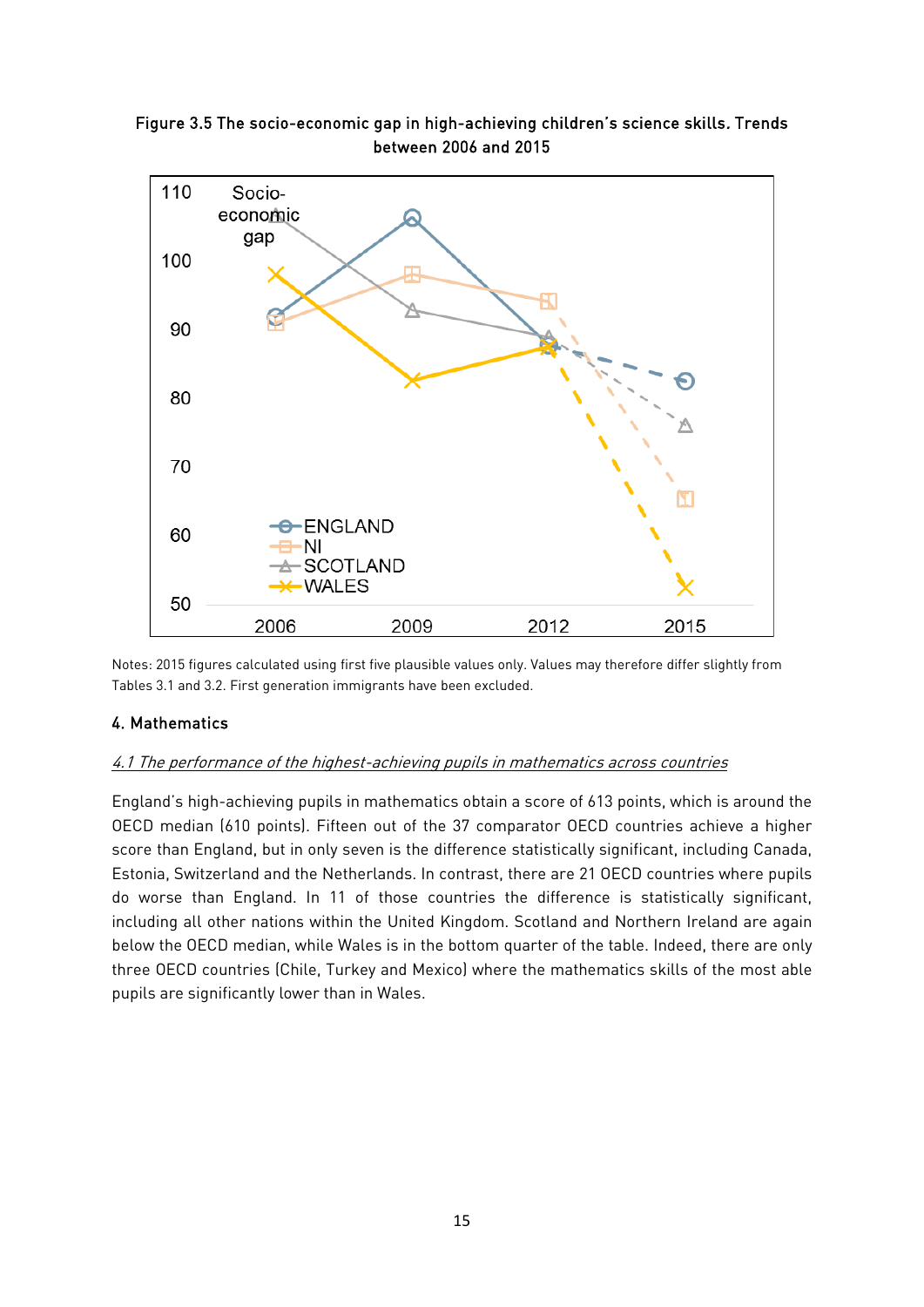# Table 4.1. The mathematics scores of the highest achieving 10% of pupils across OECD countries

| Country            | 90th percentile | Country                 | 90th percentile |
|--------------------|-----------------|-------------------------|-----------------|
| South Korea        | 649*            | Italy                   | 610             |
| Japan              | $643*$          | Sweden                  | 609             |
| Switzerland        | $641*$          | Czech Republic          | 608             |
| Belgium            | 630*            | Iceland                 | 608             |
| Canada             | $627*$          | Luxembourg              | 607             |
| <b>Netherlands</b> | $627*$          | Ireland                 | 606             |
| Estonia            | $623*$          | Israel                  | 601             |
| Slovenia           | 622             | <b>Scotland</b>         | $601*$          |
| Germany            | 620             | Hungary                 | 598*            |
| Austria            | 618             | Slovakia                | 596*            |
| Poland             | 617             | Spain                   | 593*            |
| Finland            | 614             | <b>Northern Ireland</b> | $592*$          |
| Denmark            | 614             | <b>United States</b>    | 585*            |
| Portugal           | 614             | Latvia                  | 582*            |
| Australia          | 613             | Wales                   | 578*            |
| England            | 613             | Greece                  | 570*            |
| New Zealand        | 613             | Chile                   | 534*            |
| France             | 613             | <b>Turkey</b>           | 529*            |
| Norway             | 610             | Mexico                  | $505*$          |

Notes: Jerrim and Shure (2016: Table 4.5). Bold with \* indicates significantly different from England at the 5% level. First generation immigrants have been included for consistency with Jerrim and Shure (2016). Norway is the median OECD country with a score of 610 points.

### 4.2 The maths performance of the highest-achieving pupils from low SES backgrounds

The focus in Table 4.2 turns to the highest-achieving pupils amongst those from a disadvantaged socio-economic background. There is no statistically significant difference between the four UK countries, which are all reasonably similar to the OECD median (565 points). There are 17 countries above England, and in six of those countries the difference is statistically significant, including Switzerland, Netherlands and Canada. Meanwhile, there are 20 OECD countries where the score is lower, and significantly lower in 10 of those countries.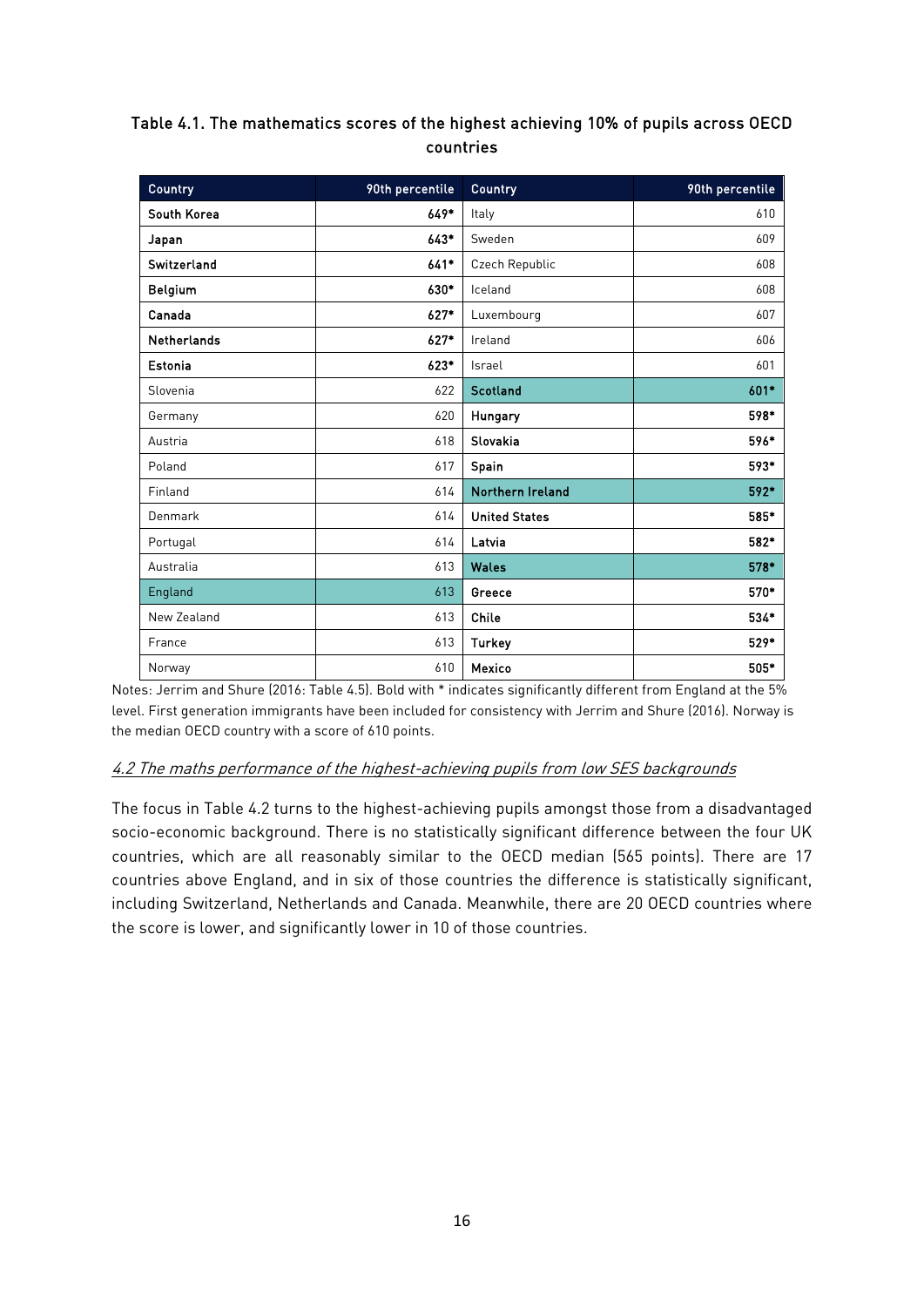| Table 4.2. The PISA mathematics scores of the highest achieving 10% of pupils from low |
|----------------------------------------------------------------------------------------|
| socio-economic backgrounds across OECD countries                                       |

| Country            | 90th percentile | Country               | 90th percentile |
|--------------------|-----------------|-----------------------|-----------------|
| South Korea        | $602*$          | France                | 564             |
| Switzerland        | 598*            | Ireland               | 562             |
| Japan              | 598*            | New Zealand           | 560             |
| <b>Netherlands</b> | 594*            | Sweden                | 559             |
| Canada             | 589*            | Northern Ireland      | 556             |
| Estonia            | 588*            | Scotland              | 556             |
| Slovenia           | 583             | Spain                 | 556             |
| Belgium            | 580             | Wales                 | 551             |
| Iceland            | 579             | Slovak Republic       | 551             |
| Norway             | 579             | <b>Czech Republic</b> | $547*$          |
| Denmark            | 578             | Luxembourg            | $545*$          |
| Finland            | 578             | <b>Israel</b>         | $540*$          |
| Poland             | 575             | <b>United States</b>  | 539*            |
| Germany            | 575             | Latvia                | 539*            |
| Austria            | 573             | Greece                | 530*            |
| Portugal           | 572             | Hungary               | 528*            |
| Australia          | 570             | Turkey                | 496*            |
| England            | 567             | Chile                 | 481*            |
| Italy              | 565             | Mexico                | 473*            |

Notes: Bold with \* indicates significantly different from England at the 5% level. First generation immigrants have been excluded. Italy is the median OECD country with a score of 565 points.

# 4.3 The gap in mathematics performance between the highest-achieving pupils from advantaged and disadvantaged backgrounds

High achieving pupils from the most advantaged backgrounds in England and Scotland are 2 years and 8 months ahead of their counterparts in the least advantaged households (see Figure 4.1). Both of these countries are around the OECD median. On this measure, no country has a significantly smaller gap than England, while in only Hungary is the gap significantly bigger. Wales, on the other hand, has the smallest gap anywhere in the developed world. However, as suggested by Tables 4.1 and 4.2, this result is being driven by the comparatively weak mathematics performance of high socio-economic status pupils in Wales, rather than any exceptional performance amongst its lowest socio-economic group.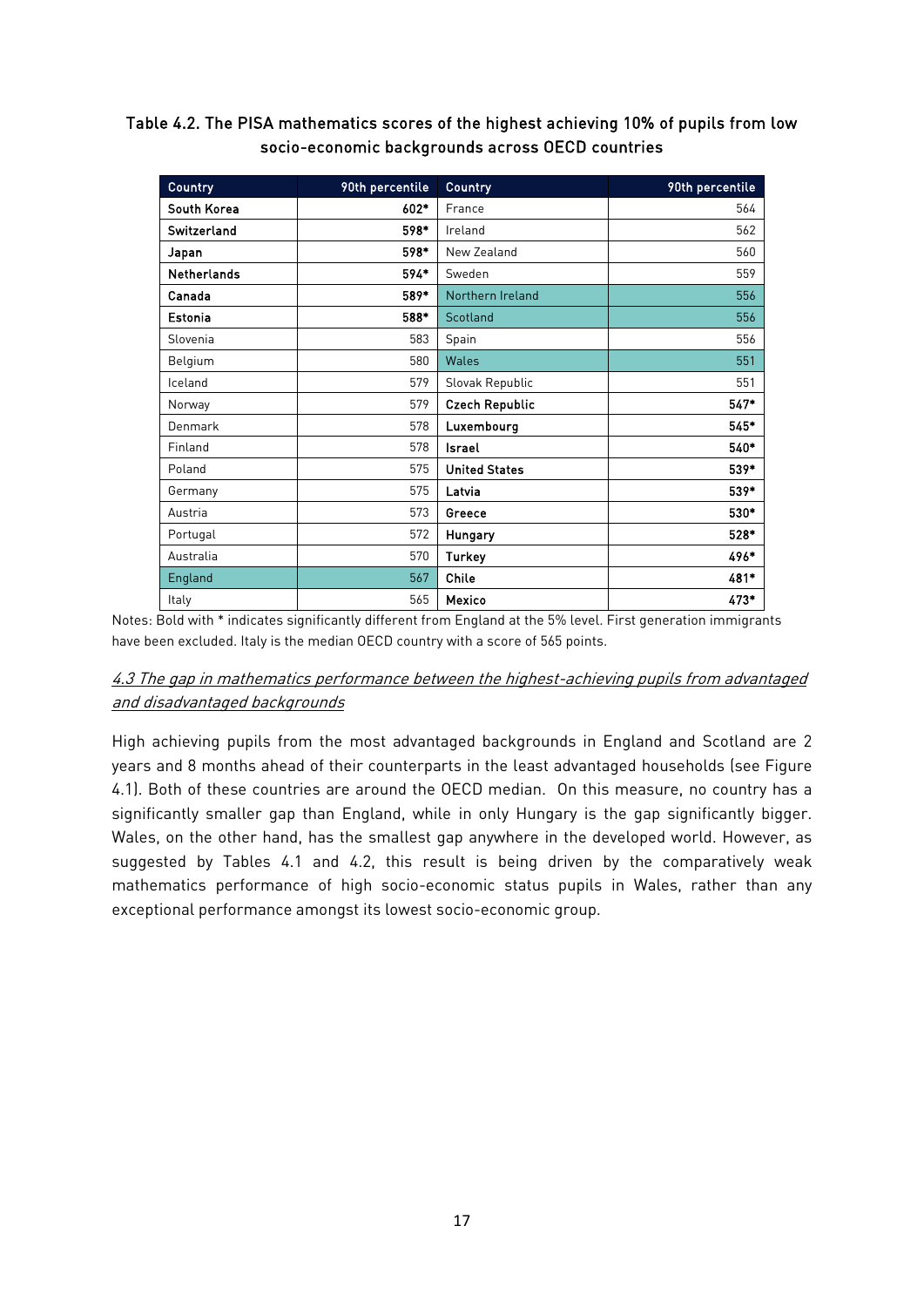



Notes: Thin black lines refer to estimated 95% confidence intervals. 'High achieving' refers to the 90<sup>th</sup> percentile. First generation immigrants have been excluded.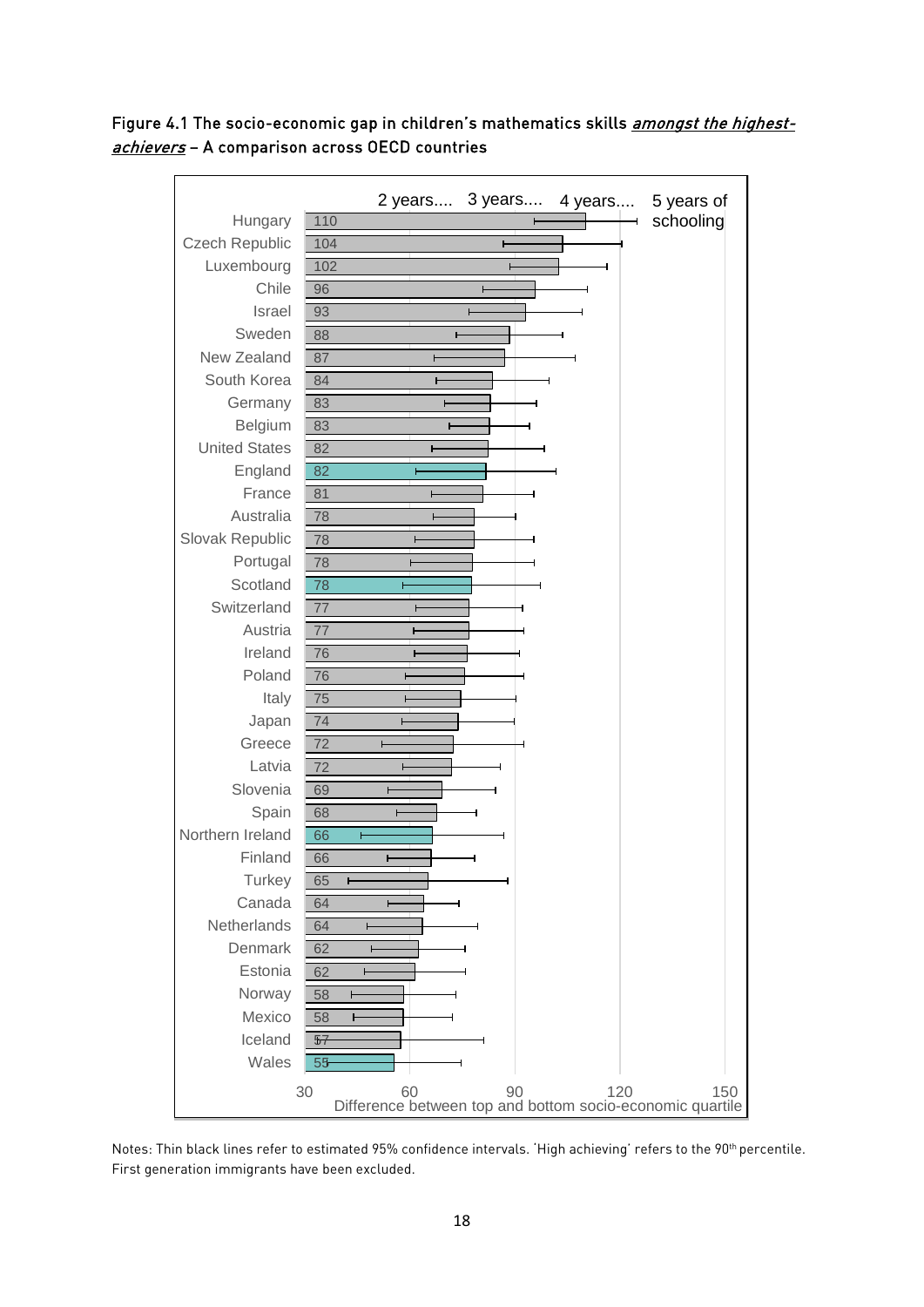#### 4.4 Gender differences in the socio-economic mathematics gap

Figure 4.2 compares the socio-economic gap for the highest achieving boys and girls. Once again, countries to the right of the graph are those where the socio-economic gap in girls test scores is particularly large. Similarly, countries towards the top of the graph are those where the socio-economic gap for boys test scores is particularly large. The further a country is away from the dashed line, the greater the difference in the socio-economic gap between boys and girls. All four UK countries sit reasonably close to the 45 degree line, with no evidence that any are outliers. (This is in contrast to the results for science – see Figure 3.3 for further details). Overall, the socio-economic achievement gap is quite similar for both boys and girls.

# Figure 4.2 The socio-economic gap in *high achieving* children's mathematics skills- a comparison between boys and girls



Notes: First generation immigrants have been excluded.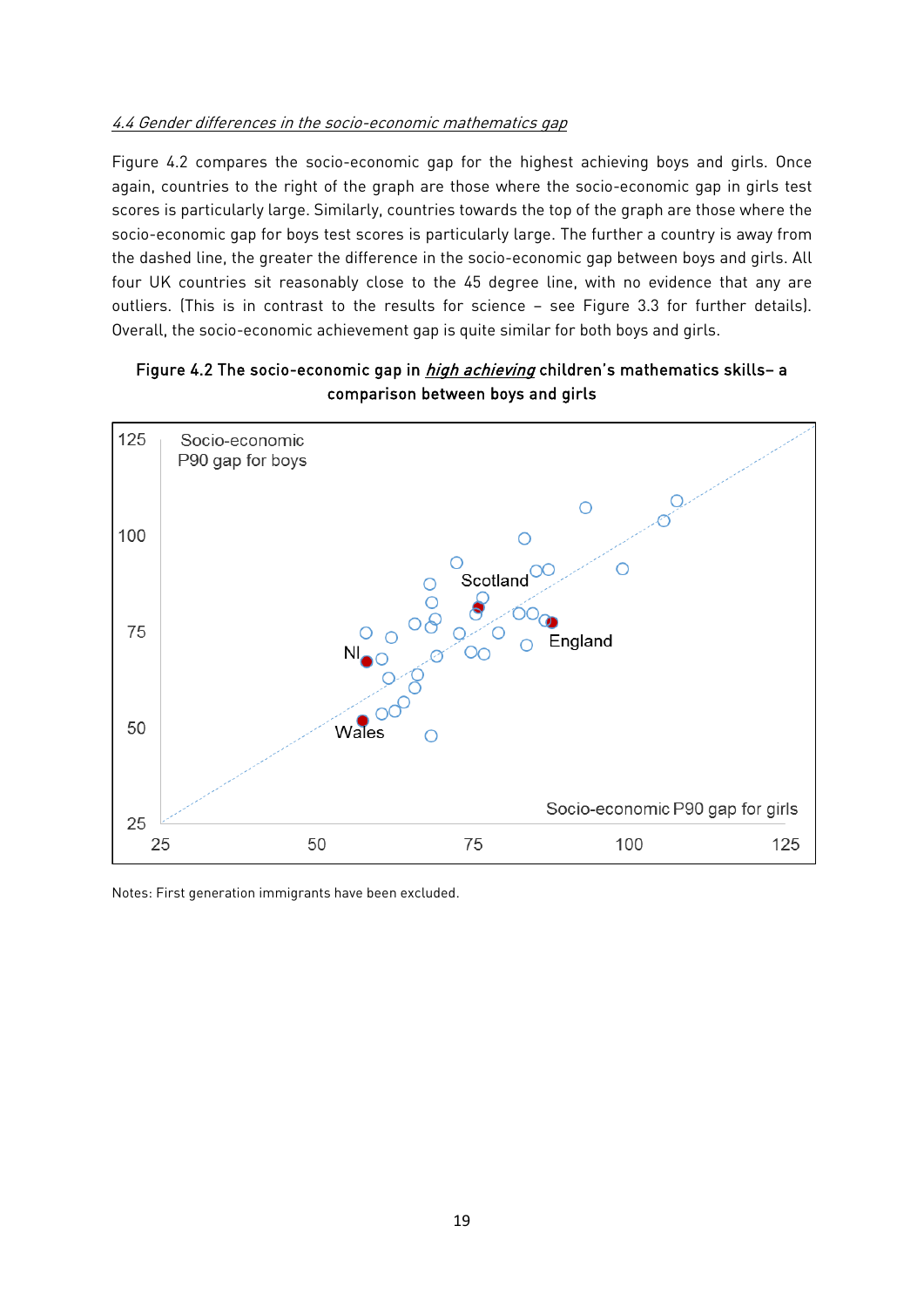# 4.5 Changes in the performance of the UK's highest performing children in mathematics over time

Figure 4.3 turns to how the mathematics performance of England's highest achieving pupils has changed since 2006. Panel (a) refers to all pupils and panel (b) to pupils from low socioeconomic backgrounds. In England, there is no evidence that scores have changed over time; in both panels (a) and (b) there is no clear evidence of improvement or decline, with the trend line being broadly stable (though with some fluctuations between individual PISA cycles). In contrast, there is some suggestion of a decline in Scotland. For instance, the 90<sup>th</sup> percentile of mathematics scores in Scotland has fallen from around 620 in 2009 to around 600 in 2015 (twoterms of schooling difference). This includes a fall in the performance of able pupils from low socio-economic status homes. There has also been a fall in Northern Ireland, which was around the same level as England in 2006, but is now below England in 2015. For Wales, there is no clear evidence of a sustained upward or downward trend over time.



Figure 4.3 Changes in the maths performance of the UK's most able pupils since 2006

20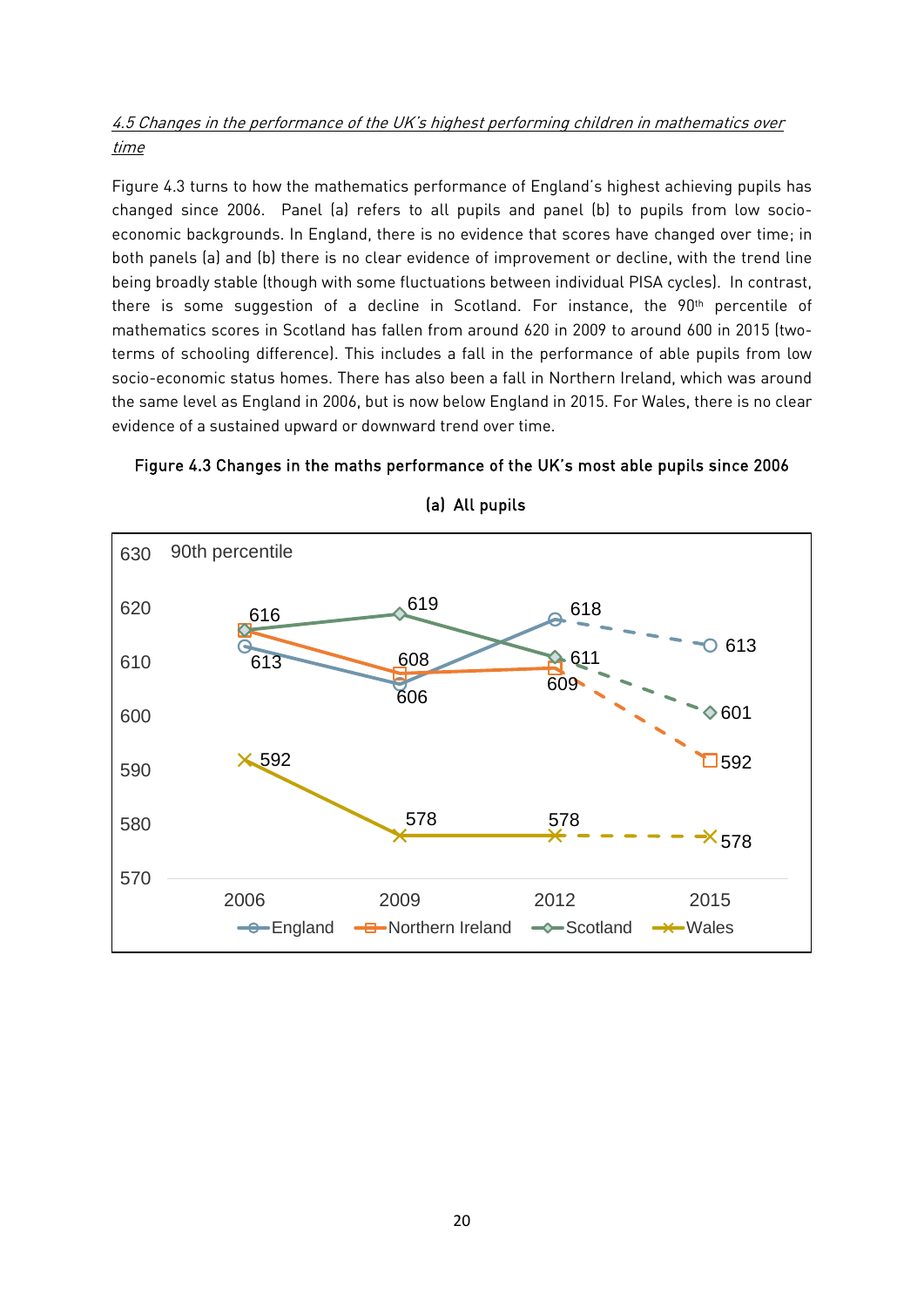

Notes: 2015 figures calculated using first five plausible values only. Values may therefore differ slightly from Tables 4.1 and 4.2. First generation immigrants have been excluded in panel (b). Panel (a) includes first generation immigrants for consistency with Jerrim and Shure (2016).

#### 4.6 Changes in the socio-economic gap in high mathematics performance since 2006

Figure 4.4 considers how the socio-economic gap in mathematics skills amongst high-achieving pupils has changed across the UK over time. In England, the difference reached its peak in 2009, standing at 3 years and 2 months of schooling (95 test points). In all other years, the gap has been between 80 and 85 test points.

However, striking declines in socio-economic inequality have occurred in other parts of the UK between 2012 and 2015, with the gap in Wales falling from around 80 points (2 years and 8 months of schooling) in 2006, 2009 and 2012 down to 57 points (around 2 years of schooling) in 2015. There has been a striking reduction in educational inequality in Northern Ireland as well. These results should, however, be interpreted in the context of Table 4.1; absolute performance in mathematics amongst high-achieving pupils in these countries is comparatively low relative to other industrialised nations.

#### (b) Low socio-economic status pupils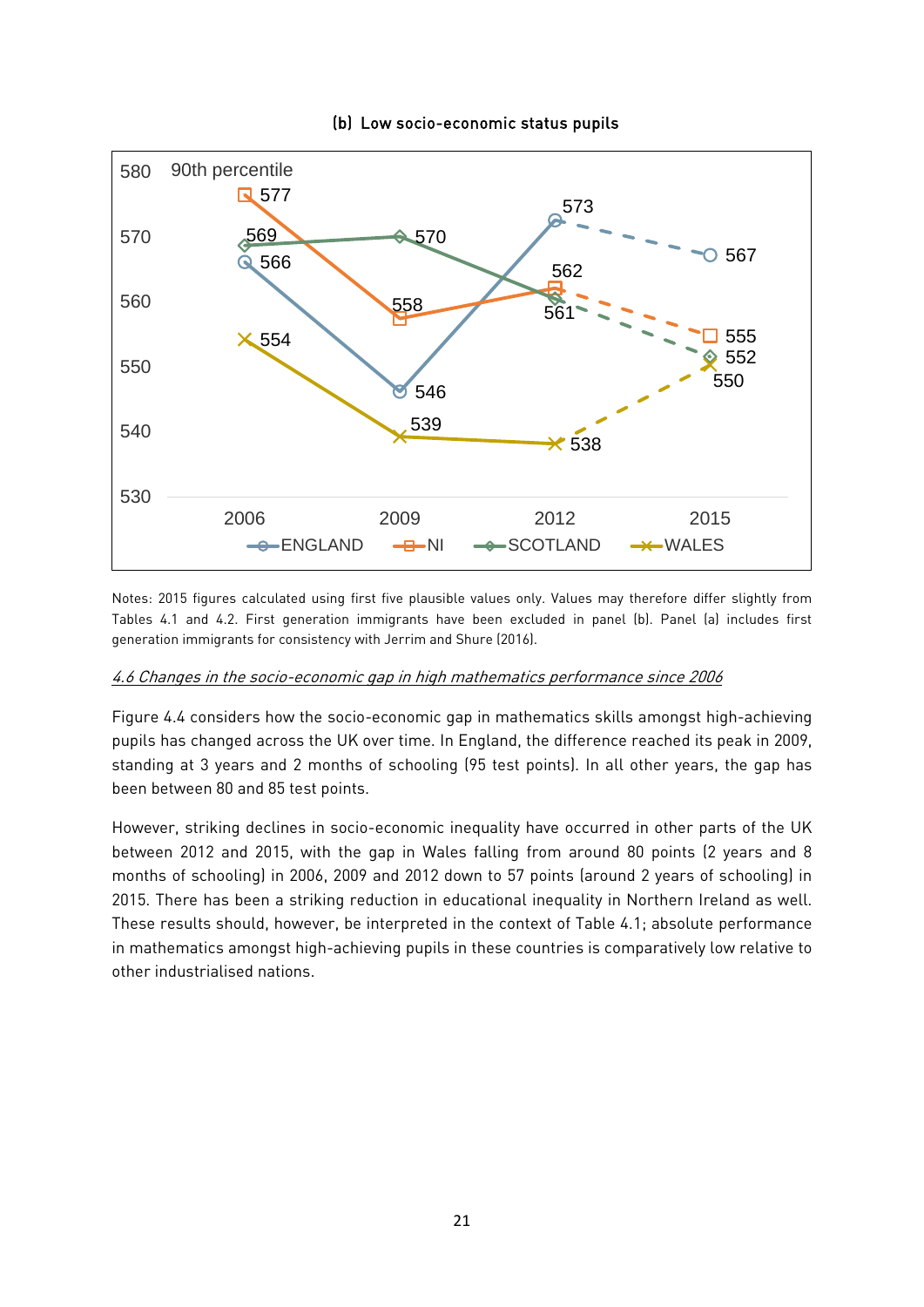

Figure 4.4 The socio-economic gap in high-achieving children's mathematics skills. Trends between 2006 and 2015

Notes: First generation immigrants have been excluded.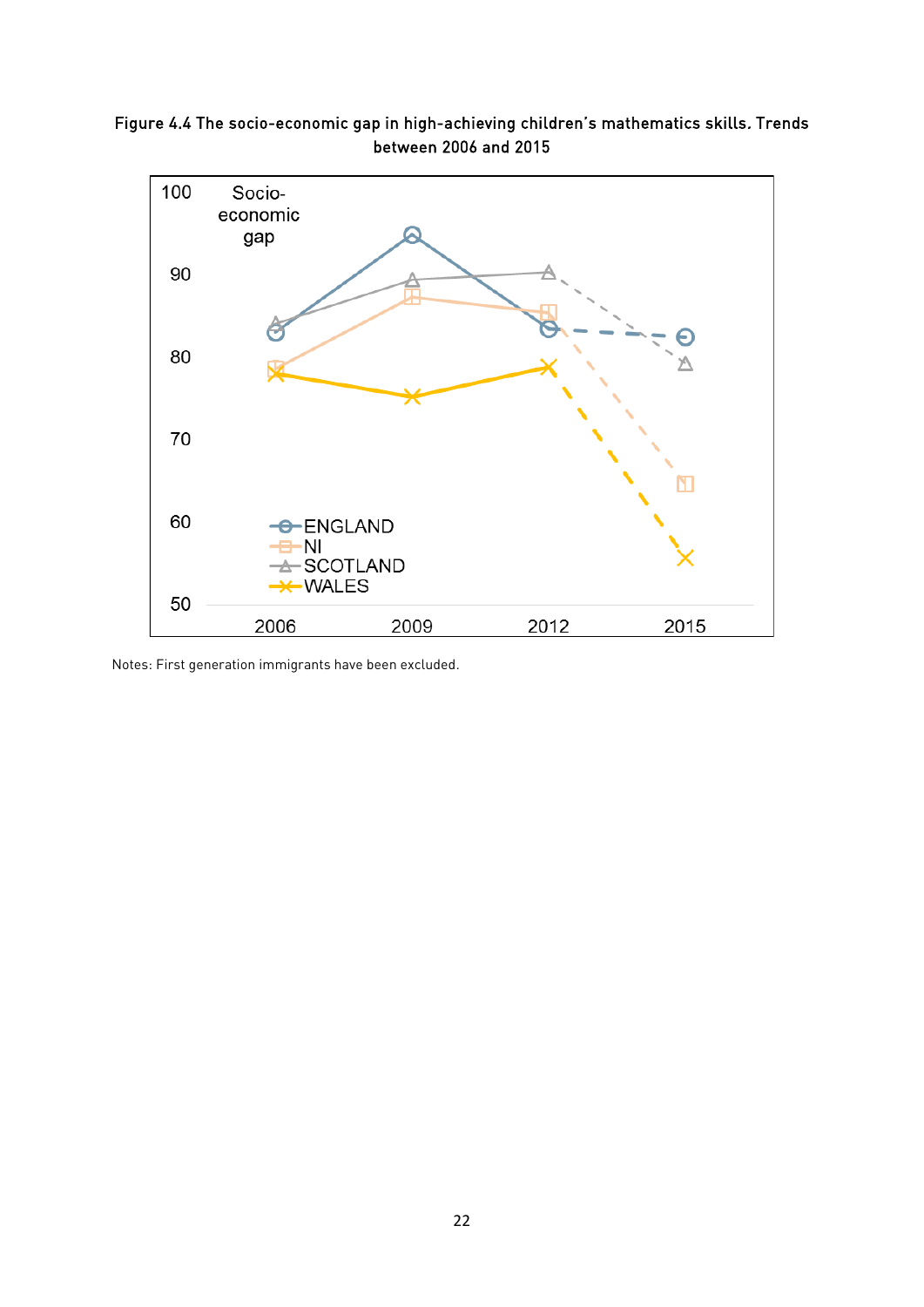Ī

## 5.1 The performance of the highest-achieving pupils in reading across countries

The reading skills of England's highest achieving pupils are above the OECD median (625 versus 617). Out of the 37 comparator OECD countries, 13 perform better than England on this metric but only six (New Zealand, Canada, Finland, South Korea, France and Norway) perform significantly better, as we can see in Table 5.1. England also performs above the rest of the UK when it comes to the highest achievers' reading performance, with Scotland and Northern Ireland just below the OECD median. Wales again sits towards the bottom of the table, with only three members of the OECD scoring significantly lower (Chile, Turkey and Mexico).

|  |  |  | Table 5.1. The reading scores of the highest achieving 10% of pupils across OECD countries |  |  |  |
|--|--|--|--------------------------------------------------------------------------------------------|--|--|--|
|  |  |  |                                                                                            |  |  |  |

| <b>Country</b>       | 90th percentile | <b>Country</b>        | 90th percentile |
|----------------------|-----------------|-----------------------|-----------------|
| <b>New Zealand</b>   | $643*$          | Luxembourg            | 616             |
|                      | $642*$          |                       | $614*$          |
| Canada               |                 | <b>Czech Republic</b> |                 |
| Finland              | 640*            | Switzerland           | $614*$          |
| South Korea          | $637*$          | Portugal              | $614*$          |
| France               | 637*            | Austria               | $611*$          |
| Norway               | $636*$          | <b>Denmark</b>        | 608*            |
| Germany              | 634             | <b>Scotland</b>       | $608*$          |
| Australia            | 631             | Iceland               | 607*            |
| Estonia              | 630             | Northern Ireland      | 605*            |
| Netherlands          | 630             | Spain                 | $603*$          |
| Japan                | 629             | Italy                 | 602*            |
| Ireland              | 629             | Latvia                | 595*            |
| Sweden               | 625             | Hungary               | 593*            |
| England              | 625             | Greece                | 590*            |
| <b>United States</b> | 624             | <b>Wales</b>          | 588*            |
| Belgium              | 623             | Slovakia              | 583*            |
| Israel               | 621             | Chile                 | $572*$          |
| Slovenia             | 621             | Turkey                | 535*            |
| Poland               | 617             | Mexico                | $523*$          |

Notes: Jerrim and Shure (2016: Table 5.5). Bold with \* indicates significantly different from England at the 5% level. First generation immigrants have been included for consistency with Jerrim and Shure (2016). Poland is the median OECD country with a score of 617 points.

#### 5.2 The reading skills of high-achieving pupils from low socio-economic backgrounds

The PISA reading scores of high-achieving pupils from low socio-economic backgrounds are similar across England, Northern Ireland and Scotland, and not substantially different from the median OECD country (576). On this metric, Wales (562) scores significantly lower than England (585) and is similar to countries like Latvia and Israel. Otherwise, the UK is comparable to most other industrialised nations. These results are presented in Table 5.2. While 13 countries scored higher than England, only six had statistically significant differences.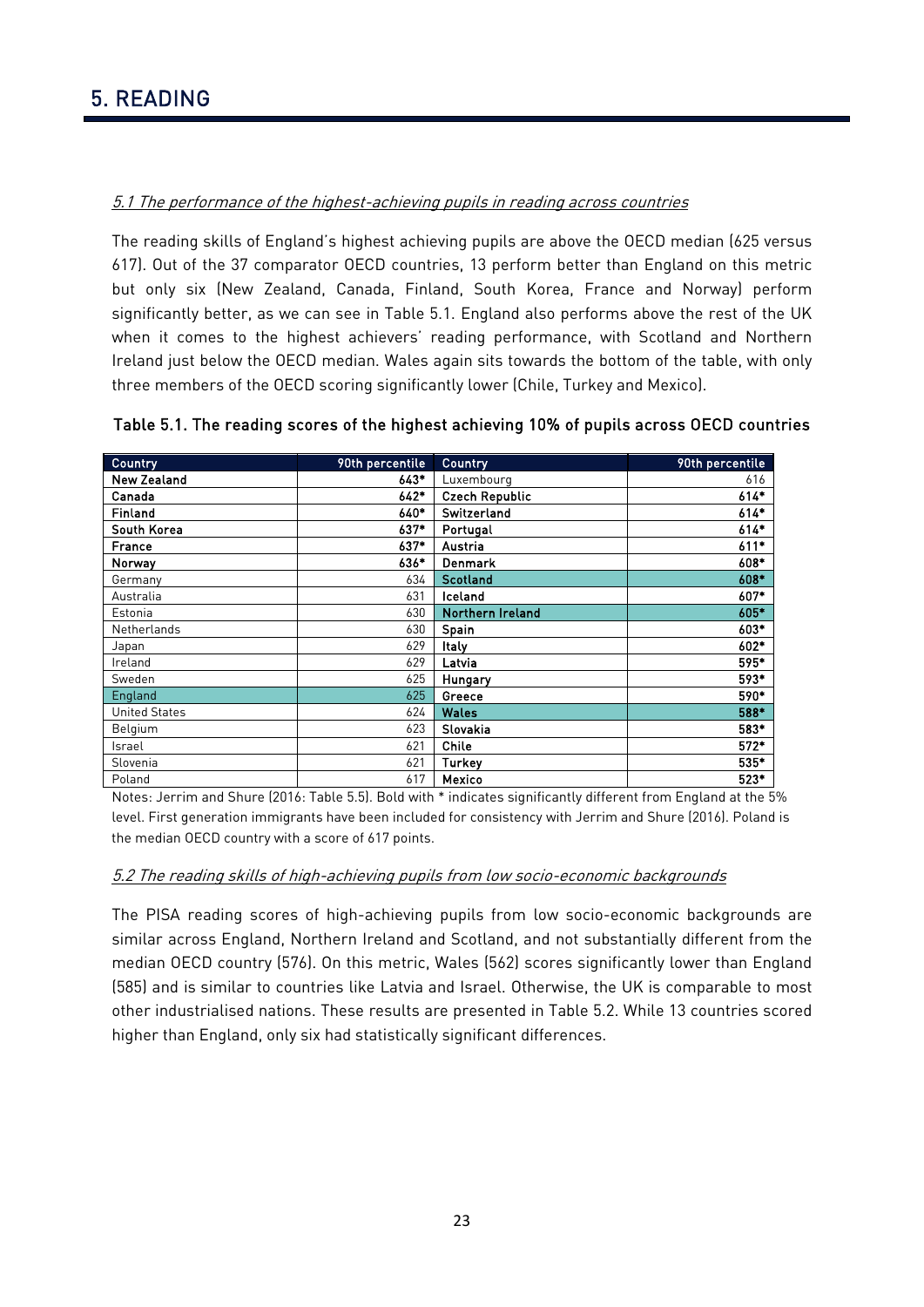# Table 5.2. The PISA reading scores of the highest achieving 10% of pupils from low socioeconomic backgrounds across OECD countries

| Country              | 90th percentile | Country               | 90th percentile |
|----------------------|-----------------|-----------------------|-----------------|
| Norway               | 609*            | Belgium               | 576             |
| <b>Finland</b>       | 608*            | Scotland              | 574             |
| Canada               | 605*            | Denmark               | 573             |
| South Korea          | 604             | Portugal              | 569             |
| Estonia              | 598             | Spain                 | 568*            |
| Australia            | 593             | Austria               | 565*            |
| Germany              | 592             | Switzerland           | $563*$          |
| New Zealand          | 592             | Italy                 | 563*            |
| Netherlands          | 590             | Wales                 | $562*$          |
| Japan                | 590             | Israel                | 559*            |
| Ireland              | 589             | Latvia                | 558*            |
| Sweden               | 588             | Luxembourg            | 557*            |
| <b>United States</b> | 587             | <b>Czech Republic</b> | $551*$          |
| England              | 585             | Greece                | $547*$          |
| France               | 584             | Slovak Republic       | 534*            |
| Slovenia             | 582             | Hungary               | $525*$          |
| Iceland              | 582             | Chile                 | $521*$          |
| Northern Ireland     | 578             | Turkey                | $503*$          |
| Poland               | 576             | Mexico                | 481*            |

Notes: Bold font with a star indicates significantly different to England at the five percent level. First generation immigrants excluded. Poland is the median OECD country with a score of 576 points.

# 5.3 The gap in reading performance between the highest-achieving pupils from advantaged and disadvantaged socio-economic backgrounds

High-achieving pupils from the most advantaged backgrounds in England are two years and eight months (80 points) ahead of their counterparts in the least advantaged households. (See Figure 5.1) On this measure, England is slightly above the OECD average (73 points), though the difference is not statistically significant. Only Spain, Canada, Estonia, Wales, Norway and Iceland have a significantly smaller gap than in England, while in only Hungary and the Czech Republic is the gap significantly bigger. While Scotland sits just below the median OECD country, Northern Ireland and Wales have smaller gaps at two years of schooling (60 test points) or less. However it should be remembered that, in absolute terms, the reading skills of the most able disadvantaged Welsh pupils' remains comparatively low by international standards (recall Table 5.2).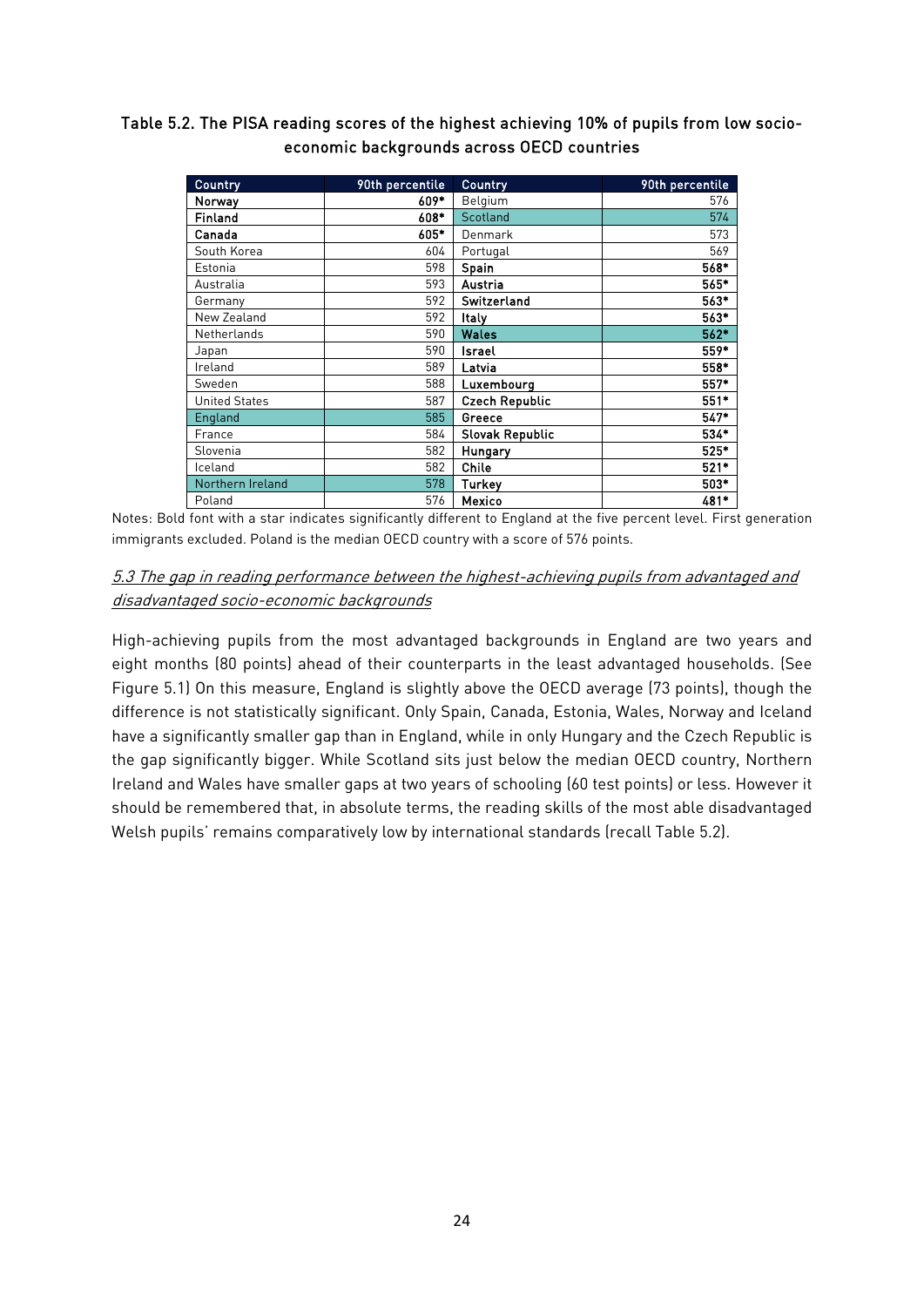

Figure 5.1 The socio-economic gap in children's reading skills *amongst the highest*achievers - A comparison across OECD countries

Notes: Thin black lines refer to estimated 95% confidence intervals. 'High achieving' refers to the 90th percentile. First generation immigrants excluded from the sample.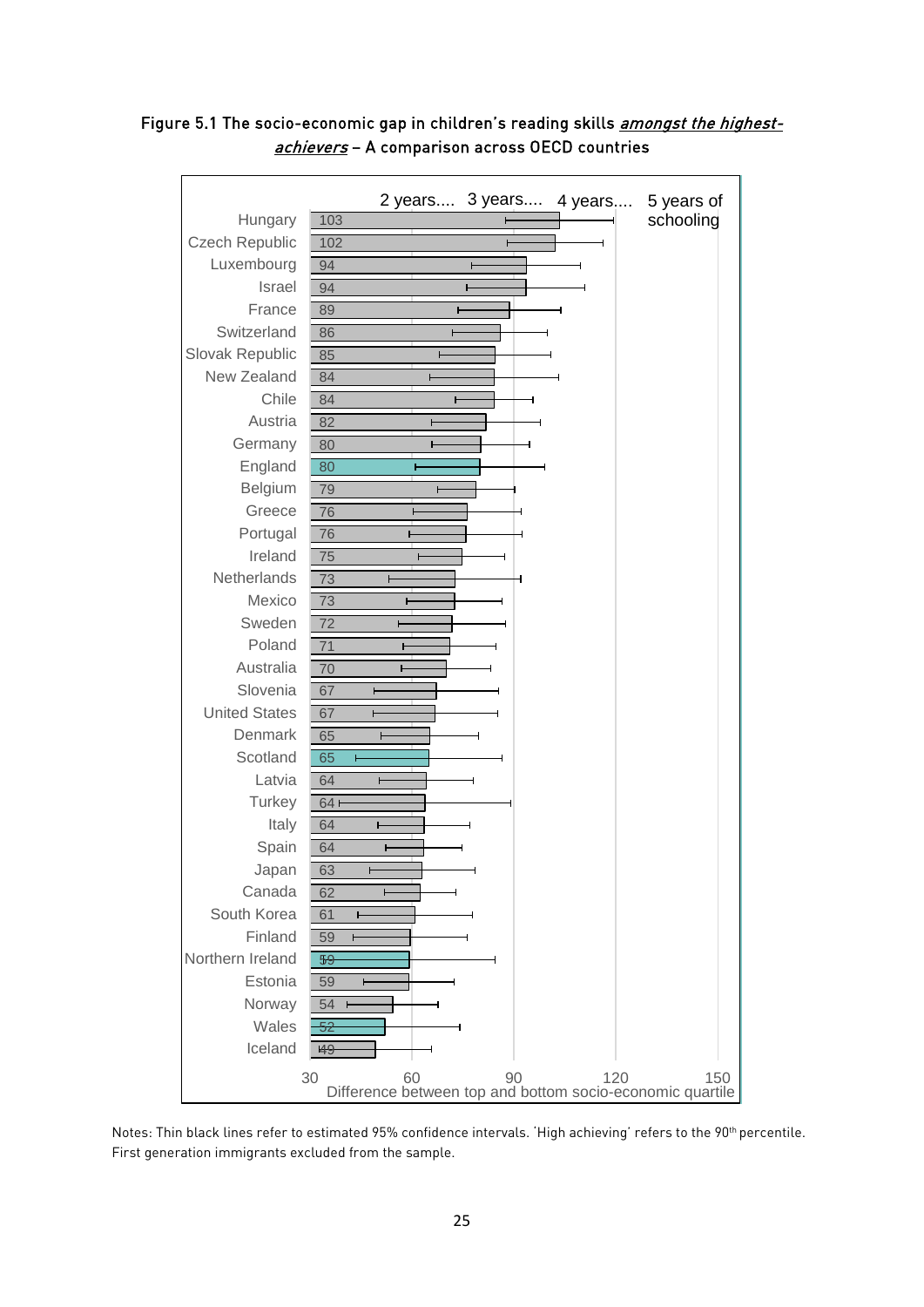#### 5.4 Gender differences in the socio-economic reading gap

Figure 5.2 compares the socio-economic gap in reading for high-achieving boys and girls. England is somewhat of an outlier, and is one of the countries furthest below the dashed 45 degree line. This highlights how the socio-economic gap for girls is particularly pronounced (3 years of school), and greater than the gap for boys (2 years and 3 months of schooling). It is particularly interesting to compare England and Northern Ireland in this respect; in both countries the socio-economic gap for boys is very similar (around 70 test points) but is very different for girls (51 points in Northern Ireland versus 87 points in England). Indeed, whereas the gap for English boys is quite favourable compared to other countries, the same is not true for girls (there is no country where the gap for girls is significantly bigger). In contrast, Scotland and Wales are both close to the 45 degree line, with no evidence of a gender difference.



Scotland

75

England

Socio-economic P90 gap for girls

125

100

Figure 5.2 The socio-economic gap in *high achieving* children's reading skills- a comparison between boys and girls

Notes: First generation immigrants excluded from the sample.

50

Wales

75

50

25

25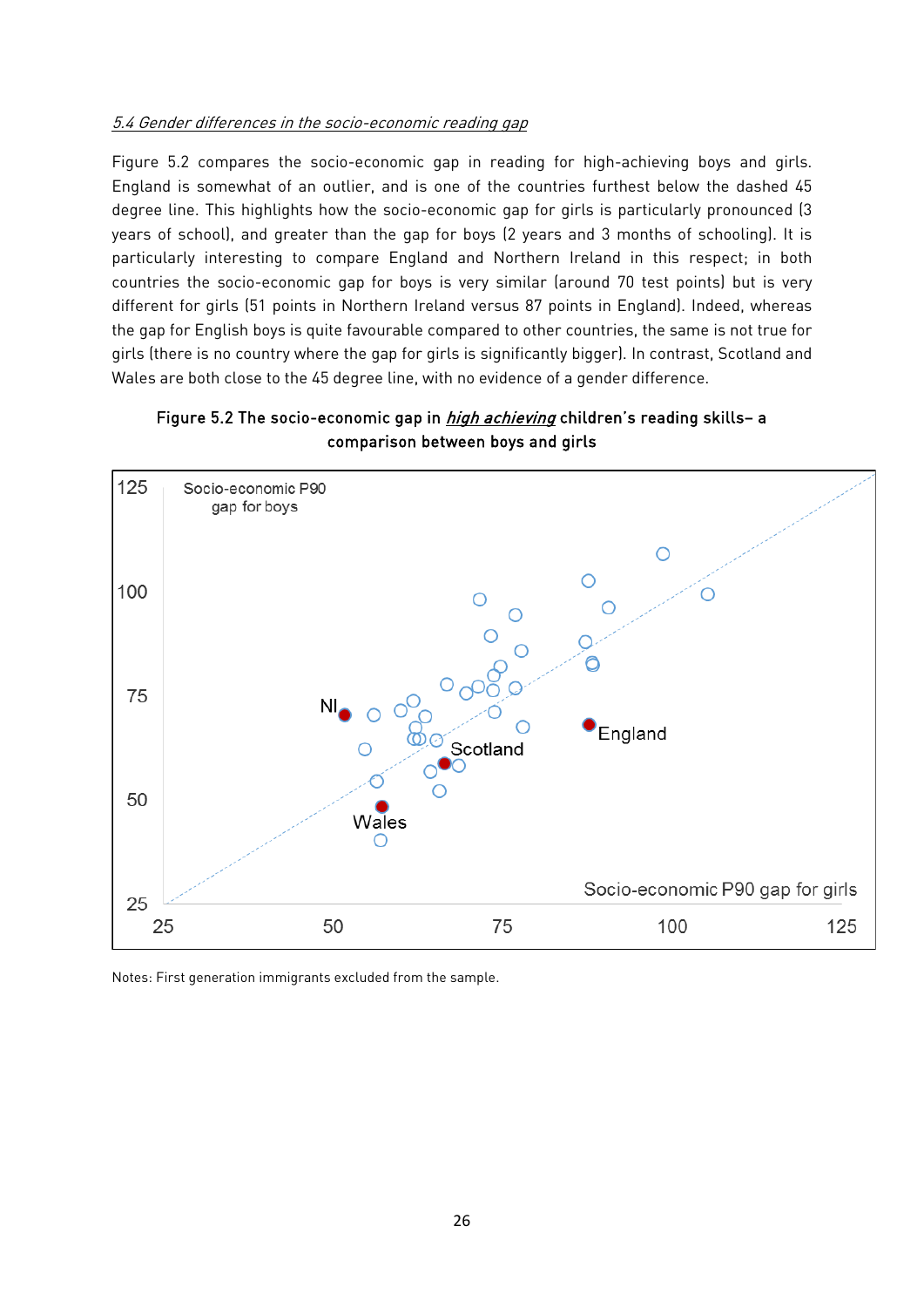## 5.5 Changes in the performance of the UK's highest performing children in reading over time

Figure 5.3 turns to trends in the reading skills of England's most able pupils over the last decade. Panel (a) refers to the highest-achievers amongst all pupils, while panel (b) focuses upon the most able pupils from low socio-economic backgrounds. For England, the results in panel (a) are broadly stable. In panel (b), for high-achieving disadvantaged children, there was a downward blip in England between 2006 and 2009, followed by strong improvement from 2009 to 2015. Hence, since 2009, there is some evidence that in England the reading skills of highachieving children from disadvantaged backgrounds may have improved.

Turning to the rest of the UK, panel (a) indicates that there has been a marked decline in the reading skills of the most able pupils in Northern Ireland and Wales. However, panel (b) also indicates how the trend in reading skills for high-achieving disadvantaged pupils has remained broadly stable, with no clear evidence of sustained improvement or decline. Together, this suggests that it is the declining performance amongst the most able pupils within higher socioeconomic groups that is responsible for the downward trajectory observed for Northern Ireland and Wales in panel (a).





(a) All pupils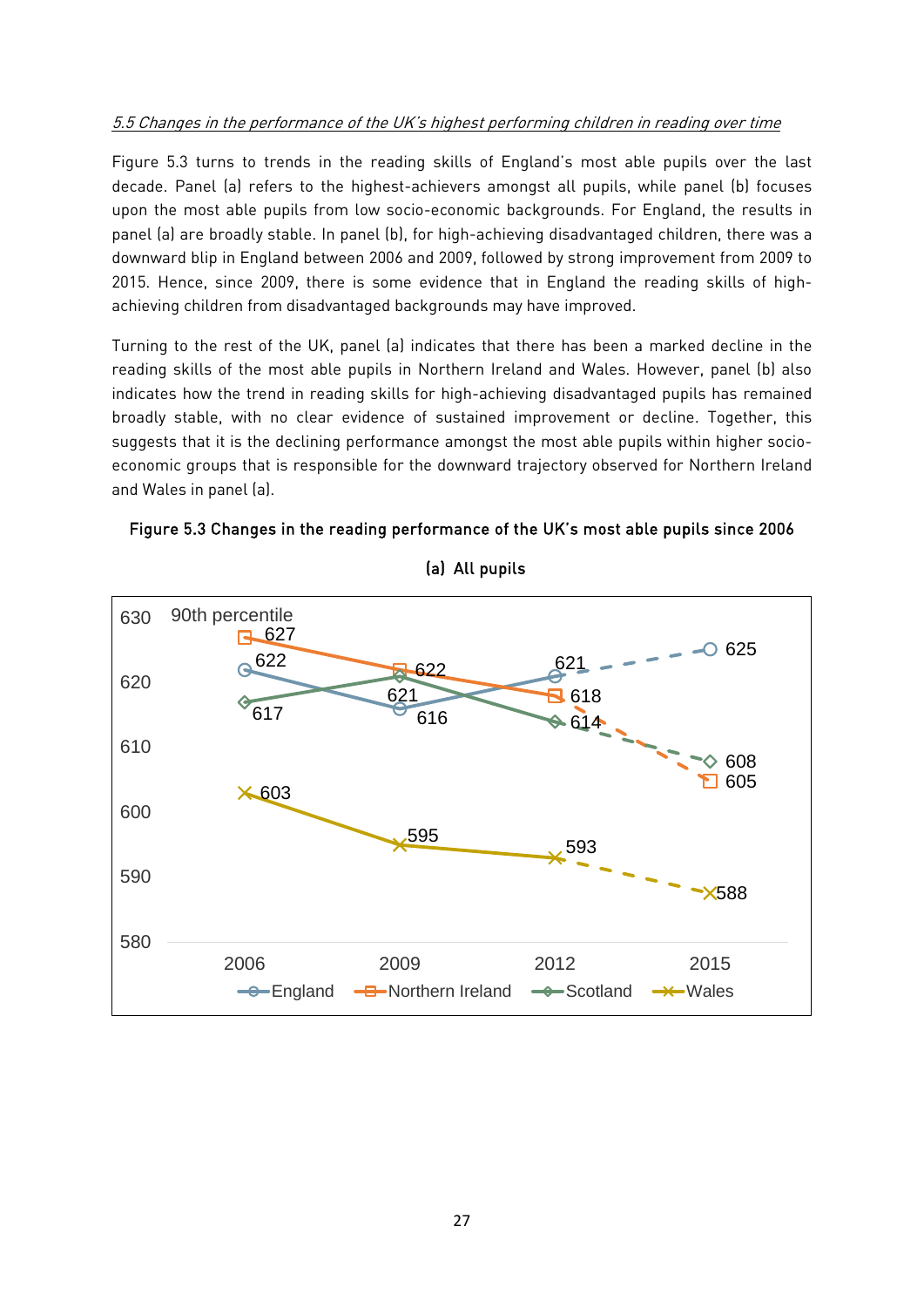

# (b) Low socio-economic status pupils

Notes: 2015 figures calculated using first five plausible values only. Values may therefore differ slightly from Tables 5.1 and 5.2. First generation immigrants have been excluded in panel (b). Panel (a) includes first generation immigrants for consistency with Jerrim and Shure (2016).

#### 5.6 Changes in the socio-economic gap in high reading performance since 2006

Figure 5.4 considers how the socio-economic gap in reading skills amongst high-achieving pupils has changed across the UK over time. In England, the difference reached its peak in 2009 (the data used in the original Sutton Trust Reading Gap report) standing at just over 3 years of schooling (93 test points). The gap has subsequently declined to around 80 test points in 2012 and 2015. Again, a lot sharper declines in socio-economic inequality have occurred in other parts of the UK between 2012 and 2015, with falls of 8 months of schooling (20 test points) or more in Northern Ireland, Scotland and Wales. However, in Scotland and Northern Ireland in particular, this is being driven by a sharp fall in the performance of the highest-achievers within higher socio-economic groups, rather than improving performance amongst disadvantaged pupils.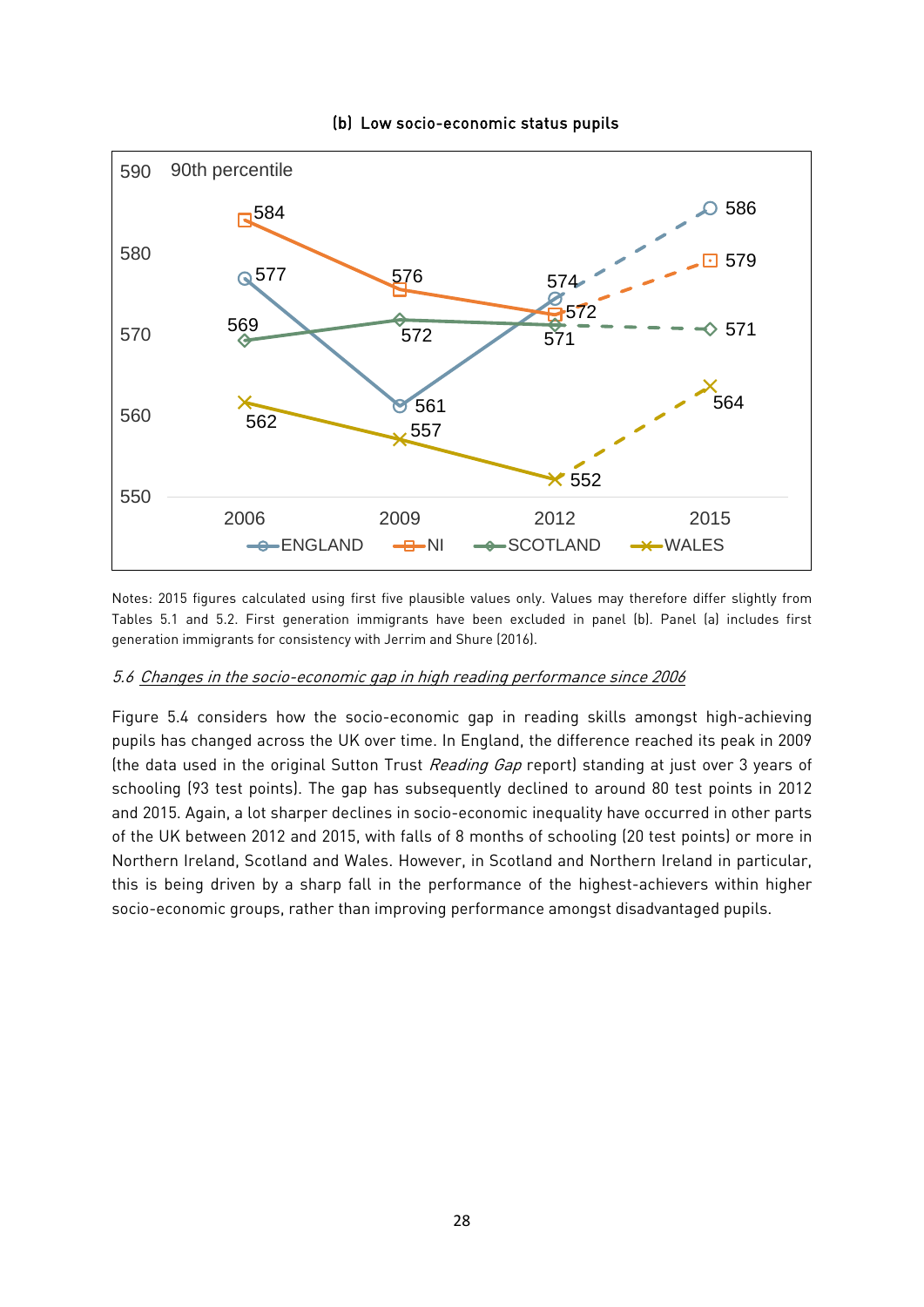



Notes: 2015 figures calculated using first five plausible values only. Values may therefore differ slightly from Tables 5.1 and 5.2. First generation immigrants have been excluded.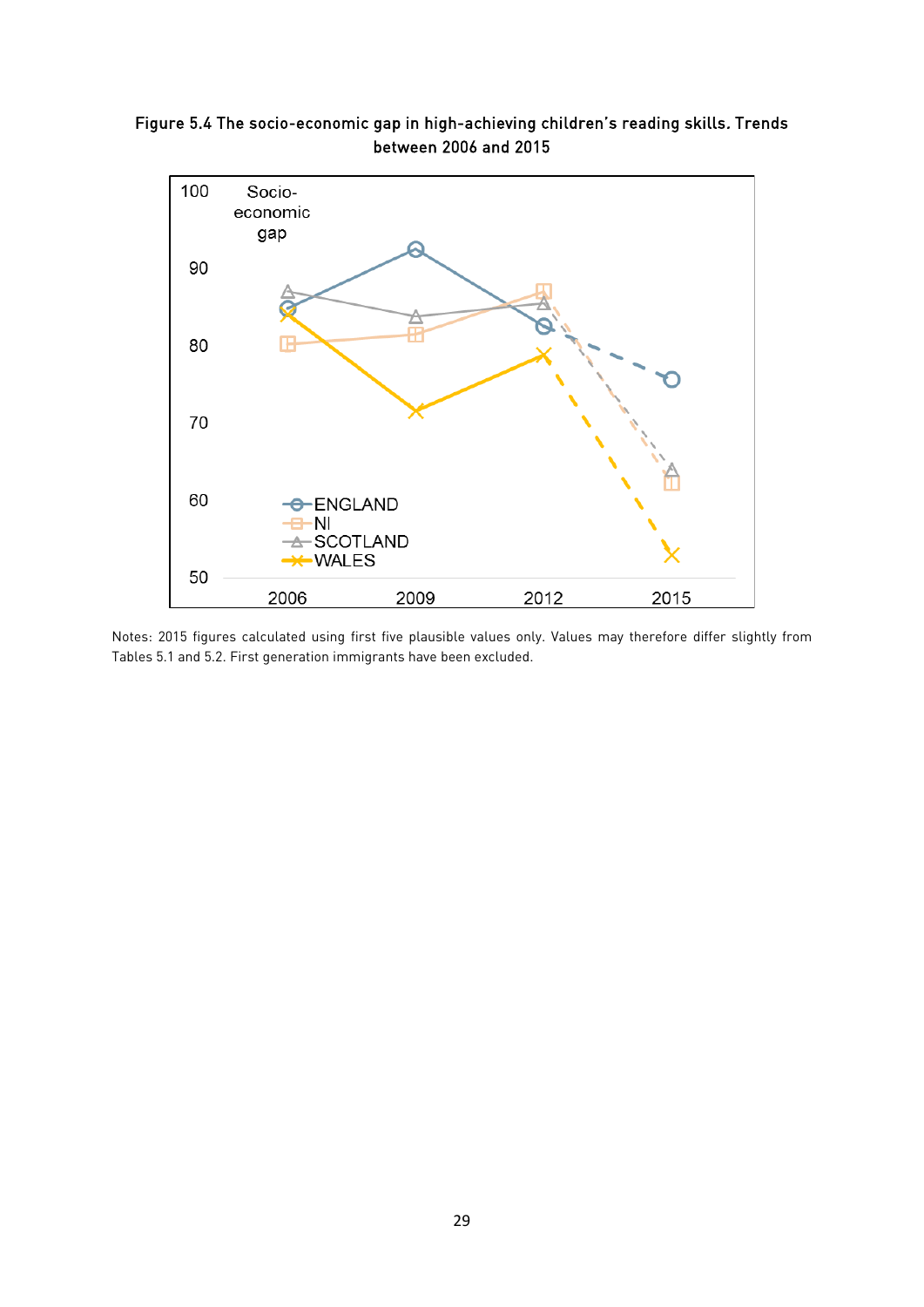Ensuring the United Kingdom has a ready supply of young people with high-level academic skills is critical for economic development and to foster future technological innovations in this country. Moreover, developing the talents of able children from less fortunate backgrounds is crucial for social mobility; if we want more disadvantaged young people to enter the top professional jobs, then we need to make sure that they have the skills they need to succeed. Using the recently released PISA 2015 data, this report has tried to provide a comprehensive overview of the academic performance of the UK's most able pupils. In doing so, it has highlighted the following key findings:

- England compares quite favourably to the rest of the UK and other industrialised countries in terms of the academic performance of its highest-achieving children. This is particularly true in science, where England has some of the best and brightest 15-yearolds anywhere in the world.
- Wales, on the other hand, compares rather poorly relative to other industrialised nations. In reading and mathematics, there are only a handful of countries where the skills of the most able pupils are significantly lower.
- There has been no improvement in the reading, science and mathematics skills of the highest-achieving pupils across the UK since 2006, including those from disadvantaged social backgrounds. In some parts of the UK (Wales and Northern Ireland) there have been falls in some subjects (science). The situation for high-achieving pupils across the UK has therefore been stagnant at best.

To conclude, I now provide a summary of the situation regarding able pupils for each UK country.

#### England

England's greatest strength amongst able pupils is their comparatively high performance in science. There are only two OECD countries where able pupils do significantly better in science than in England. The same holds true when one focuses specifically upon able pupils from socioeconomically disadvantaged backgrounds. Areas where England is weaker include the comparatively large socio-economic gap in science and reading between the most able girls (though this is partly due to the exceptionally strong performance of England's able girls from advantaged socio-economic homes). Able pupils in England could also be stretched further in mathematics, with little progress having been made in addressing this issue since 2006.

#### Northern Ireland

Northern Ireland has a strength in its comparatively narrow gap between the most able pupils from better-off and poor backgrounds. Although differences are still substantial – standing at around 2 years of schooling in each of the three PISA subjects – this is amongst the smallest gap anywhere in the industrialised world. Able pupils from disadvantaged backgrounds also perform quite well in science, with Northern Ireland just above the median OECD country (though the difference is not statistically significant). Mathematics is a particular area of concern; Northern Ireland is in the bottom quarter of industrialised countries for academically able pupils' performance in this particular subject and is well below the OECD median. There has also been a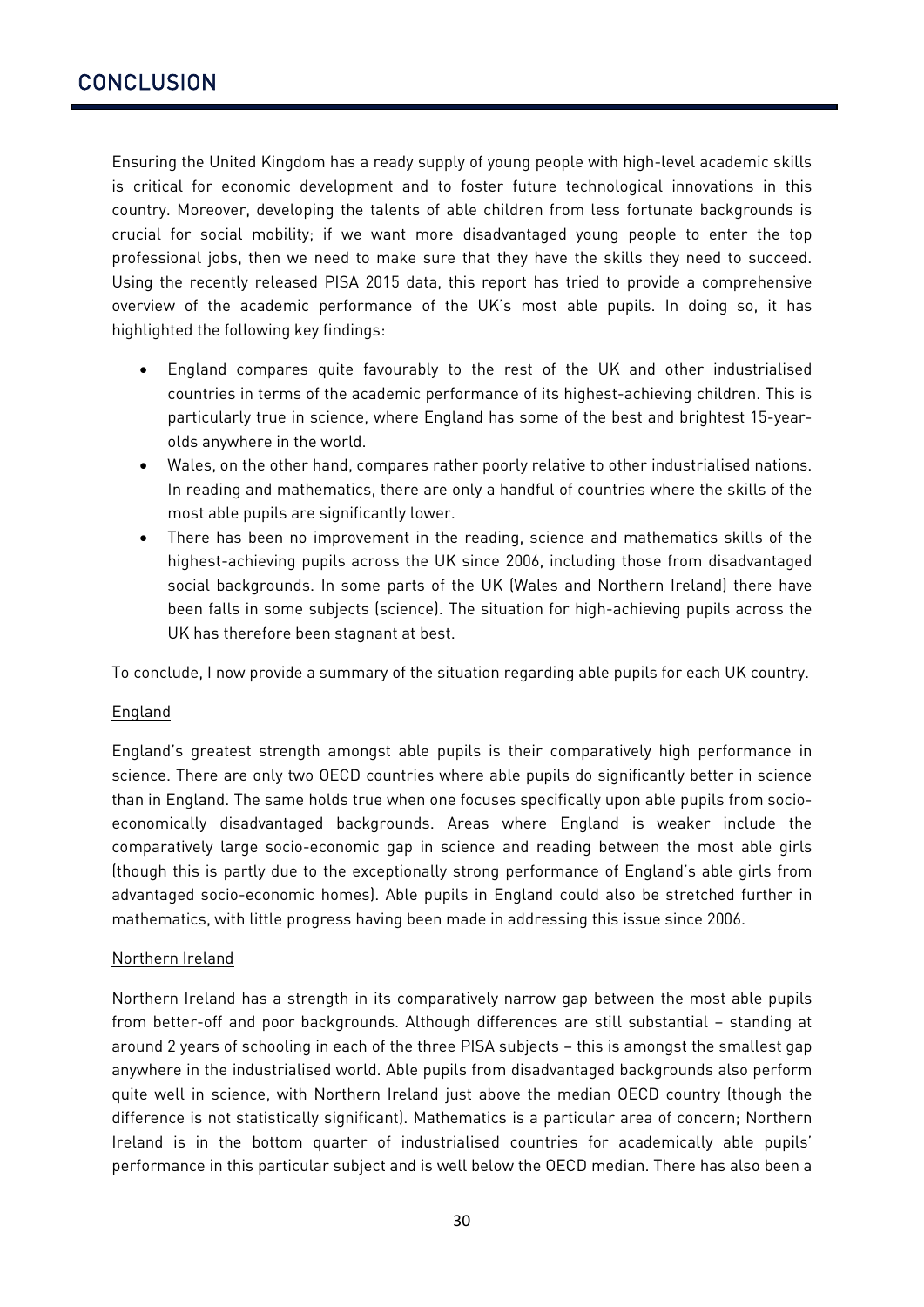worrying decline in able pupils' performance over the last decade, with a fall of between half and a whole year of schooling across the PISA subject areas.

## Scotland

Scotland has few stand-out strengths when it comes to the performance of its most able pupils. It stands around the OECD median in science, while the size of the gap between able advantaged and disadvantaged children does not stand out as particularly large or small relative to other industrialised countries. However, there is no specific area where able children in Scotland really excel. The major weaknesses include a pronounced and sustained decline in able pupils' performance in science, equivalent to around a year of schooling, over the last decade. It is also below the median OECD country in reading and mathematics, while trailing behind the performance of able pupils in England in most subject areas.

#### Wales

One of the few bright spots to emerge for Wales from PISA is the reasonable performance of its most able pupils from poor backgrounds in science. This is one of the few areas where Wales is in line with the median OECD country. The gap between able advantaged and disadvantaged pupils in Wales is also comparatively small relative to other industrialised nations; though this is mainly being driven by the weak absolute performance of the top socio-economic group and, with the difference remaining at 2 years of schooling, is still substantial. Weaknesses include the low absolute PISA scores of the most able pupils in Wales; there are very few OECD countries where academically able pupils develop lower mathematics and reading skills than in Wales. There has also been a concerning decline in the science scores of the most able pupils in Wales since 2006.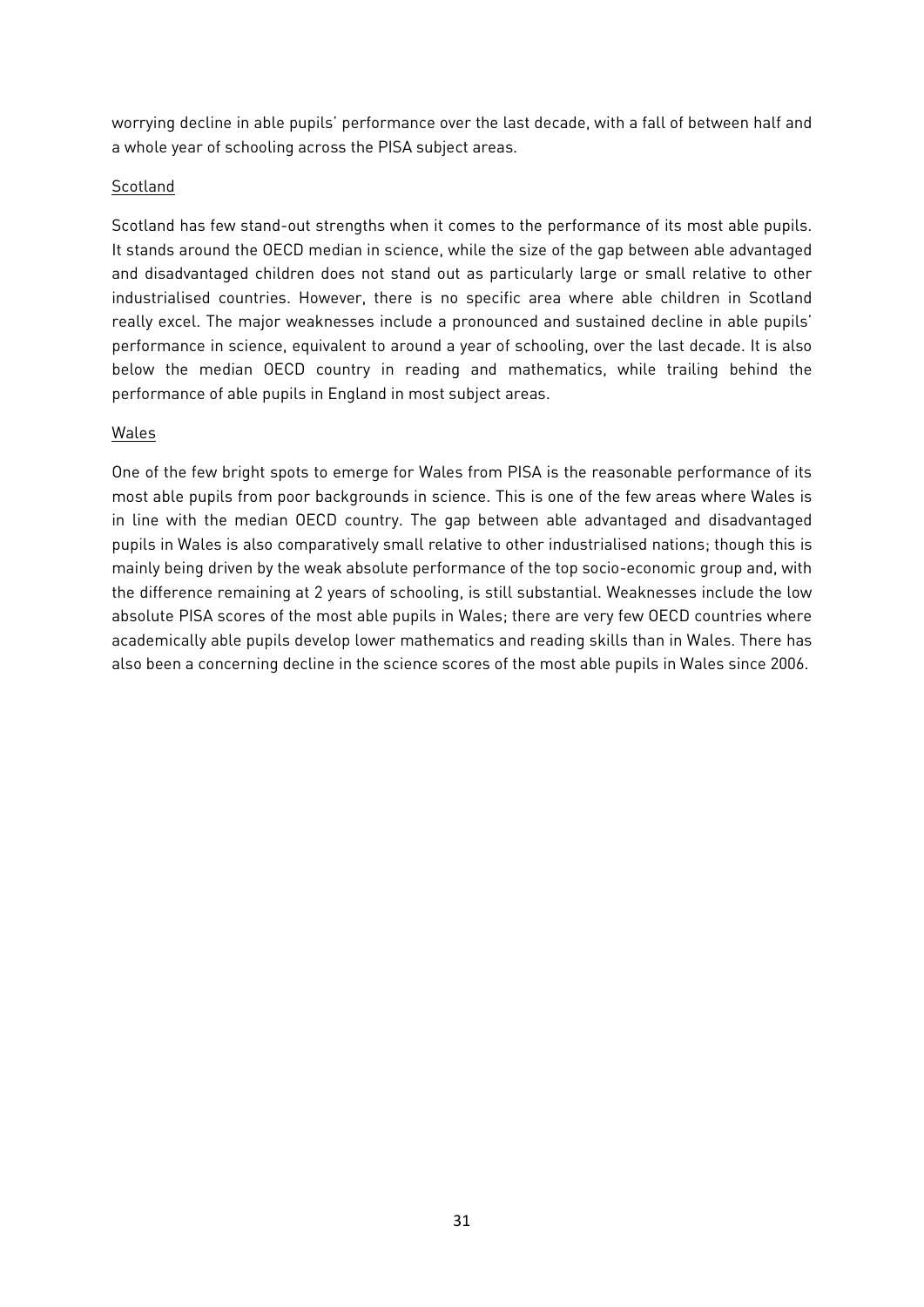I divide the ESCS index into four equally sized groups within each country of interest. This then enters as the key covariate in my Ordinary Least Squares (OLS) and quantile regression models of children's science achievement. The intuition behind these techniques is shown in Figure 1. This presents hypothetical test score distributions for low socio-economic status (SES) and high SES children.<sup>[8](#page-32-0)</sup> M<sup>L</sup> and M<sup>H</sup> represent the mean test score for these two groups. OLS regression that includes a binary indicator for socio-economic status (low versus high) captures the difference between these two points (conditional upon any other factors that have been included in the model). Quantile regression can be thought of in a similar way. The points  $Q^L$  and  $Q^H$  in Figure 2 represent the 90<sup>th</sup> percentile of the low SES distribution and the 90<sup>th</sup> percentile of the high SES distribution. A quantile regression analysis at the 90<sup>th</sup> percentile will capture the difference between these two points (again, conditional upon any other factors that have been included in the model). Throughout this report, I refer to pupils scoring at the 90<sup>th</sup> percentile of the PISA science test distribution as 'high achievers'.

All models were estimated separately for boys and girls, and control for whether the child was an immigrant or not. Results will be presented in terms of 'years of schooling'. This is based on the OECD's PISA 2015 international report which suggests that 30 PISA test points equals one year of schooling. Readers should note, however, that this is a fairly crude approximation.

#### How has the methodology changed since the Sutton Trust *Reading Gap* report using PISA 2009?

As noted by Jerrim (2015)<sup>[9](#page-32-1)</sup> and Jerrim and Shure (2016), aspects of the PISA methodology changed in PISA 2015, which complicates comparisons of results over time. [10](#page-32-2) This includes (a) the introduction of computer-based testing; (b) changes to the Item-Response Theory (IRT) model used to produce the PISA scale scores; (c) alterations to how certain questions where marked. Moreover, whereas the OECD previously equated 40 PISA test points to one additional year of schooling, they have updated their guidance to now equate this to 30 test points. These changes should be considered when interpreting the results in this report, particularly Figure 2 and Figure 5, where we discuss changes over time.

Additionally, I have altered aspects of the way I have analysed the PISA data since the original reading gap report. First, I am now using the PISA ESCS index to measure socio-economic background, rather than the ISEI index. Second, I have divided the population in each country into socio-economic quartiles (four groups) rather than quintiles (five groups). Third, all plausible values are now used in producing the results, rather than just the first plausible value. Fourth, rather than controlling for gender and immigrant status in the models, I have now simply excluded first-generation immigrants from most parts of the analyses. Finally, in this report, I have now produced separate estimates for each of the four countries that form the UK.

 $\overline{a}$ 

<span id="page-32-2"></span><span id="page-32-1"></span><sup>9</sup> Jerrim, J. (2012). PISA 2012. How do results for the paper and computer test compare? Assessment in Education. Principles, Policy and Practice [http://dx.doi.org/10.1080/0969594X.2016.1147420.](http://dx.doi.org/10.1080/0969594X.2016.1147420) <sup>10</sup> Jerrim, J and Shure, N. (2016). PISA 2015 national report for England.

<span id="page-32-0"></span><sup>&</sup>lt;sup>8</sup> In this example, I have set the shape of the high SES and low SES test score distributions to be different for illustration purposes.